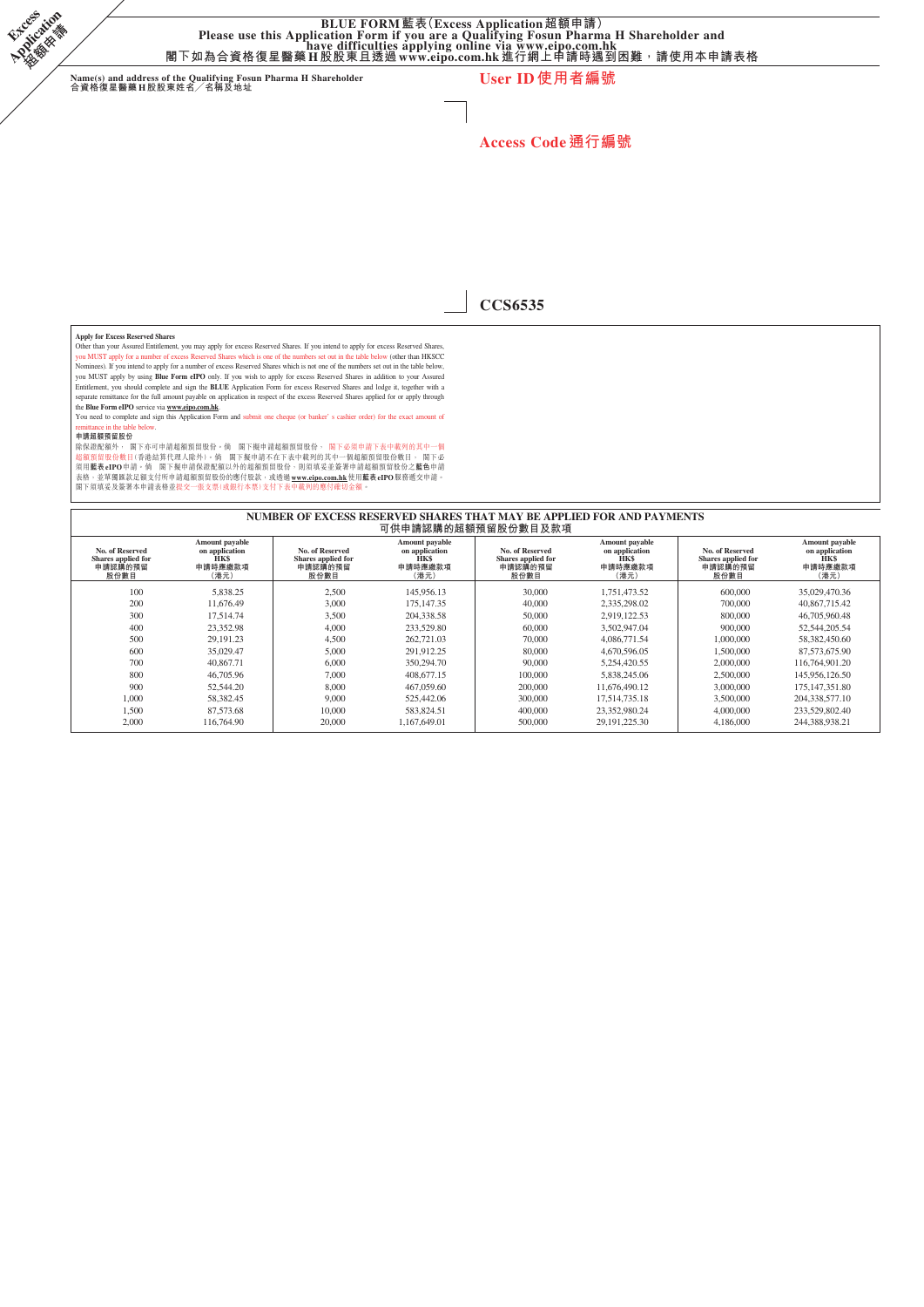**Application Form for Assured Entitlement of Qualifying Fosun Pharma H Shareholders 合資格復星醫藥 H 股 股東保證配額申請表格**

For Qualifying Fosun Pharma H Shareholders, applications will be accepted until 12:00 noon on Tuesday, 17 September 2019. You must read the conditions and instructions attached to this Application Form. To be valid, you must complete all applicable parts of this Application Form. Please write clearly in English and in ink.

**Mixed Media Offer**

**Assimed** Entitlement **Company** 

> The Company will be relying on Section 9A of the Companies (Exemption of Companies and Prospectuses from Compliance with Provisions) Notice (Chapter 32L of the Laws of Hong Kong) and will be issuing the (i) **WHITE** and **YELLOW** Application Forms without them being accompanied by a printed Prospectus; and (ii) the **ORANGE** Application Forms to the relevant Qualifying Fosun International Shareholders and the **BLUE** Application Forms to the relevant Qualifying Fosun Pharma H Shareholders without them being accompanied by a printed Prospectus, unless the relevant Qualifying Fosun International Shareholders or the relevant Qualifying Fosun Pharma H Shareholders (as the case may be) have elected to receive corporate communications in printed form under the corporate communications policy of Fosun International or Fosun Pharma (as the case may be), or have not been asked to elect the means of receiving the corporate communications of Fosun International or Fosun Pharma (as the case may be), in which case the printed Prospectus will be despatched to them separately. The contents of the printed Prospectus are identical to the electronic version of the Prospectus which can be accessed and downloaded from the websites of the Company at **www.henlius.com** and the Stock Exchange at **www.hkexnews. hk** under the "HKExnews > Listed Company Information > Latest Listed Company Information" section, respectively. Nixed Media Offer<br>
> The Companies and Proposents 9A of the Companies  $\mathcal{R} \otimes \mathcal{R} \otimes \mathcal{R}$ <br>
> The Companies and Proposents from Complines  $\mathcal{R} \otimes \mathcal{R} \otimes \mathcal{R}$ <br>
> (Faceroption of Companies and Proposents from Complin

Members of the public, the Qualifying Fosun International Shareholders and the Qualifying Fosun Pharma H Shareholders who wish to obtain a copy of the printed Prospectus may obtain a copy, free of charge, upon request during normal business hours from 9:00 a.m. on Thursday, 12 September 2019 until 12:00 noon on Tuesday, 17 September 2019 at the following locations:

1. any of the following branches of the receiving banks of the Company:

### **Bank of China (Hong Kong) Limited**

| <b>District</b>         | <b>Branch Name</b>            | <b>Address</b>                                                                         |
|-------------------------|-------------------------------|----------------------------------------------------------------------------------------|
| <b>Hong Kong Island</b> | Des Voeux Road<br>West Branch | 111-119 Des Voeux Road West.<br>Hong Kong                                              |
|                         | Chai Wan Branch               | Block B, Walton Estate,<br>341-343 Chai Wan Road,<br>Chai Wan.<br>Hong Kong            |
| Kowloon                 | Telford Plaza Branch          | Shop Unit P2-P7,<br>Telford Plaza,<br>No.33 Wai Yip Street,<br>Kowloon Bay,<br>Kowloon |

合資格復星醫藥H股股東的 截止接受申請時間 為二零一九年九月十七日 (星期二)中午十二時正。 閣下務必細閱本申請表格隨附的 條件及指示。 本申請表格各適用部分必須以英文用墨水筆或 原子筆清楚填妥,方為有效。

### **混合媒介要約**

本公司將依據香港法例第32L章《公司(豁免公司及招股 章程遵從條文)公告》第9A條, 在(i)並非與招股章程印 刷本一併發出的情況下,發出**白色**及**黃色**申請表格;及 (ii)並非與招股章程印刷本一併發出的情況下,向相關 合資格復星國際股東發出**橙色**申請表格及向相關合資格 復星醫藥H股股東發出**藍色**申請表格,除非相關合資格 復星國際股東或相關合資格復星醫藥H股股東(視情況 而定)已選擇根據復星國際或復星醫藥(視情況而定)公 司通訊政策收取公司通訊印刷本或未被要求選擇收取復 星國際或復星醫藥(視情況而定)公司通訊稿的方式,在 此情況下,招股章程印刷本會分開寄發予彼等。招股章 程的印刷本的內容與招股章程的電子版本相同,招股章 程的電子版本分別在本公司網站**www.henlius.com**及聯 交所網站**www.hkexnews.hk**「披露易>上市公司公告> 最新上市公司公告」一欄中可供查閱及下載。

有意索取招股章程印刷本的公眾人士、合資格復星國 際股東及合資格復星醫藥H股股東可於二零一九年九月 十二日(星期四)上午九時正至二零一九年九月十七日 (星期二)中午十二時正的正常辦公時間內,在以下地點 免費索取:

1. 本公司收款銀行的下列任何分行:

| 中國銀行(香港)有限公司 |        |                                  |  |  |  |  |  |
|--------------|--------|----------------------------------|--|--|--|--|--|
| 地區           | 分行名稱   | 地址                               |  |  |  |  |  |
| 香港島          | 德輔道西分行 | 香港德輔道西<br>111-119號               |  |  |  |  |  |
|              | 柴灣分行   | 香港<br>柴灣道 341-343號<br>宏德居B座      |  |  |  |  |  |
| 九龍           | 德福廣場分行 | 九龍灣<br>偉業街33號<br>德福廣場<br>P2-P7號舖 |  |  |  |  |  |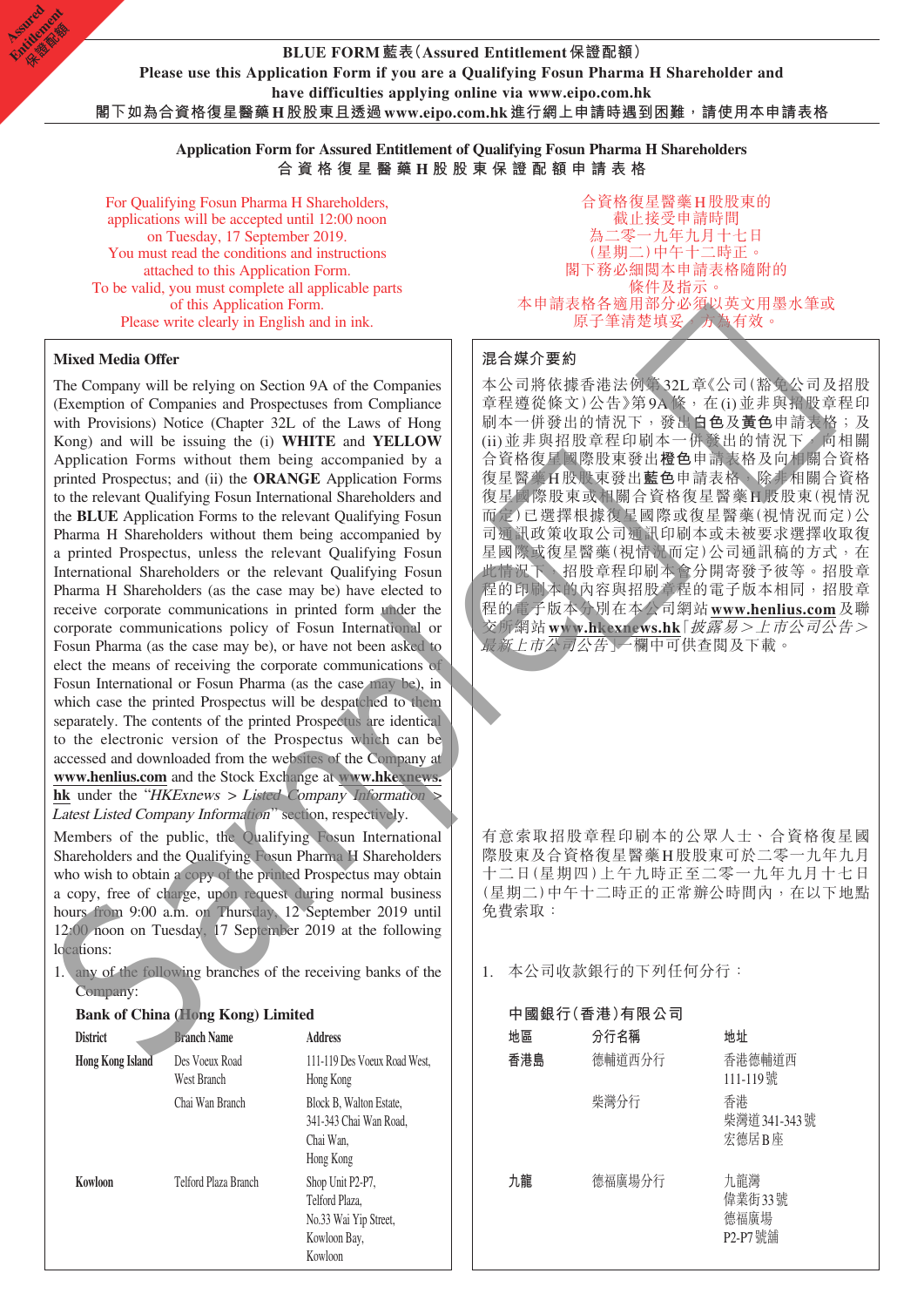### **BLUE FORM藍表(Assured Entitlement保證配額) Please use this Application Form if you are a Qualifying Fosun Pharma H Shareholder and have difficulties applying online via www.eipo.com.hk 閣下如為合資格復星醫藥H股股東且透過www.eipo.com.hk進行網上申請時遇到困難,請使用本申請表格**

**Assimed** Entitlement **Company** 

|                                       | Olympian City Branch                                                | Shop 133, 1/F,                                            |          | 奧海城分行                                | 九龍              |
|---------------------------------------|---------------------------------------------------------------------|-----------------------------------------------------------|----------|--------------------------------------|-----------------|
|                                       |                                                                     | Olympian City 2,<br>18 Hoi Ting Road,                     |          |                                      | 海庭道18號<br>奧海城二期 |
|                                       |                                                                     | Kowloon                                                   |          |                                      | 一樓133號          |
| <b>New Territories</b>                | Metro City Branch                                                   | Shop 209, Level 2,                                        | 新界       | 新都城分行                                | 新界              |
|                                       |                                                                     | Metro City Phase 1,<br>Tseung Kwan O,                     |          |                                      | 將軍澳<br>新都城一期    |
|                                       |                                                                     | New Territories                                           |          |                                      | 二樓209號          |
|                                       | Ma On Shan Plaza                                                    | Shop 2103, Level 2,                                       |          | 馬鞍山廣場分行                              | 新界              |
|                                       | <b>Branch</b>                                                       | Ma On Shan Plaza,                                         |          |                                      | 馬鞍山             |
|                                       |                                                                     | Sai Sha Road,<br>Ma On Shan,                              |          |                                      | 西沙路<br>馬鞍山廣場    |
|                                       |                                                                     | New Territories                                           |          |                                      | L2層2103號        |
|                                       | <b>CMB Wing Lung Bank Limited</b>                                   |                                                           |          | 招商永隆銀行有限公司                           |                 |
| <b>District</b>                       | <b>Branch Name</b>                                                  | <b>Address</b>                                            | 地區       | 分行名稱                                 | 地址              |
| <b>Hong Kong Island</b>               | Head Office                                                         | 45 Des Voeux Road Central                                 | 香港島      | 總行                                   | 德輔道中45號         |
|                                       | Kennedy Town Branch                                                 | 28 Catchick Street                                        |          | 堅尼地城分行                               | 吉席街28號          |
| Kowloon                               | Mongkok Branch                                                      | <b>B/F CMB</b>                                            | 九龍       | 旺角分行                                 | 彌敦道636號         |
|                                       |                                                                     | Wing Lung Bank Centre,<br>636 Nathan Road                 |          |                                      | 招商永隆<br>銀行中心地庫  |
|                                       | Tsim Sha Tsui Branch                                                | 4 Carnarvon Road                                          |          | 尖沙咀分行                                | 加拿分道4號          |
| <b>New Territories</b>                | Tsuen Wan Branch                                                    | 251 Sha Tsui Road                                         | 新界       | 荃灣分行                                 | 沙咀道 251號        |
|                                       |                                                                     |                                                           |          |                                      |                 |
| Coordinators:                         |                                                                     | 2. any of the following offices of the below Joint Global |          | 以下聯席全球協調人的下列任何辦事處:                   |                 |
|                                       |                                                                     | China International Capital Corporation Hong Kong         |          | 中國國際金融香港證券有限公司                       |                 |
| <b>Securities Limited</b>             | 29th Floor, One International Finance Centre                        |                                                           | 香港<br>中環 |                                      |                 |
| 1 Harbour View Street                 |                                                                     |                                                           | 港景街1號    |                                      |                 |
| Central                               |                                                                     |                                                           |          | 國際金融中心一期29樓                          |                 |
| Hong Kong                             |                                                                     |                                                           |          |                                      |                 |
|                                       | Merrill Lynch (Asia Pacific) Limited<br>Level 55 Cheung Kong Center |                                                           | 香港       | Merrill Lynch (Asia Pacific) Limited |                 |
| 2 Queen's Road Central                |                                                                     |                                                           | 中環       |                                      |                 |
| Central                               |                                                                     |                                                           |          | 皇后大道中2號<br>長江集團中心55樓                 |                 |
| Hong Kong<br><b>BOCI</b> Asia Limited |                                                                     |                                                           |          | 中銀國際亞洲有限公司                           |                 |
|                                       | 26th Floor, Bank of China Tower                                     |                                                           | 香港       |                                      |                 |
| 1 Garden Road                         |                                                                     |                                                           | 中環       |                                      |                 |
| Central<br>Hong Kong                  |                                                                     |                                                           | 花園道1號    | 中銀大廈26樓                              |                 |
|                                       |                                                                     |                                                           |          |                                      |                 |
|                                       | <b>UBS AG Hong Kong Branch</b>                                      |                                                           |          | <b>UBS AG Hong Kong Branch</b>       |                 |
| 8 Finance Street                      | 52/F, Two International Finance Centre                              |                                                           | 香港<br>中環 |                                      |                 |
| Central                               |                                                                     |                                                           | 金融街8號    |                                      |                 |
| Hong Kong                             |                                                                     |                                                           |          | 國際金融中心二期52樓                          |                 |
|                                       | <b>CMB</b> International Capital Limited                            |                                                           |          | 招銀國際融資有限公司                           |                 |
| 45/F, Champion Tower                  |                                                                     |                                                           | 香港<br>中環 |                                      |                 |
| 3 Garden Road<br>Central              |                                                                     |                                                           | 花園道3號    |                                      |                 |
| Hong Kong                             |                                                                     |                                                           |          | 冠君大廈45樓                              |                 |
|                                       | <b>Fosun Hani Securities Limited</b>                                |                                                           |          | 復星恆利證券有限公司                           |                 |
|                                       | Suite 2101-2105 21/F Champion Tower                                 |                                                           | 香港<br>中環 |                                      |                 |
| 3 Garden Road<br>Central              |                                                                     |                                                           | 花園道3號    |                                      |                 |
| Hong Kong                             |                                                                     |                                                           |          | 冠君大廈21樓2101-2105室                    |                 |
|                                       |                                                                     |                                                           |          |                                      |                 |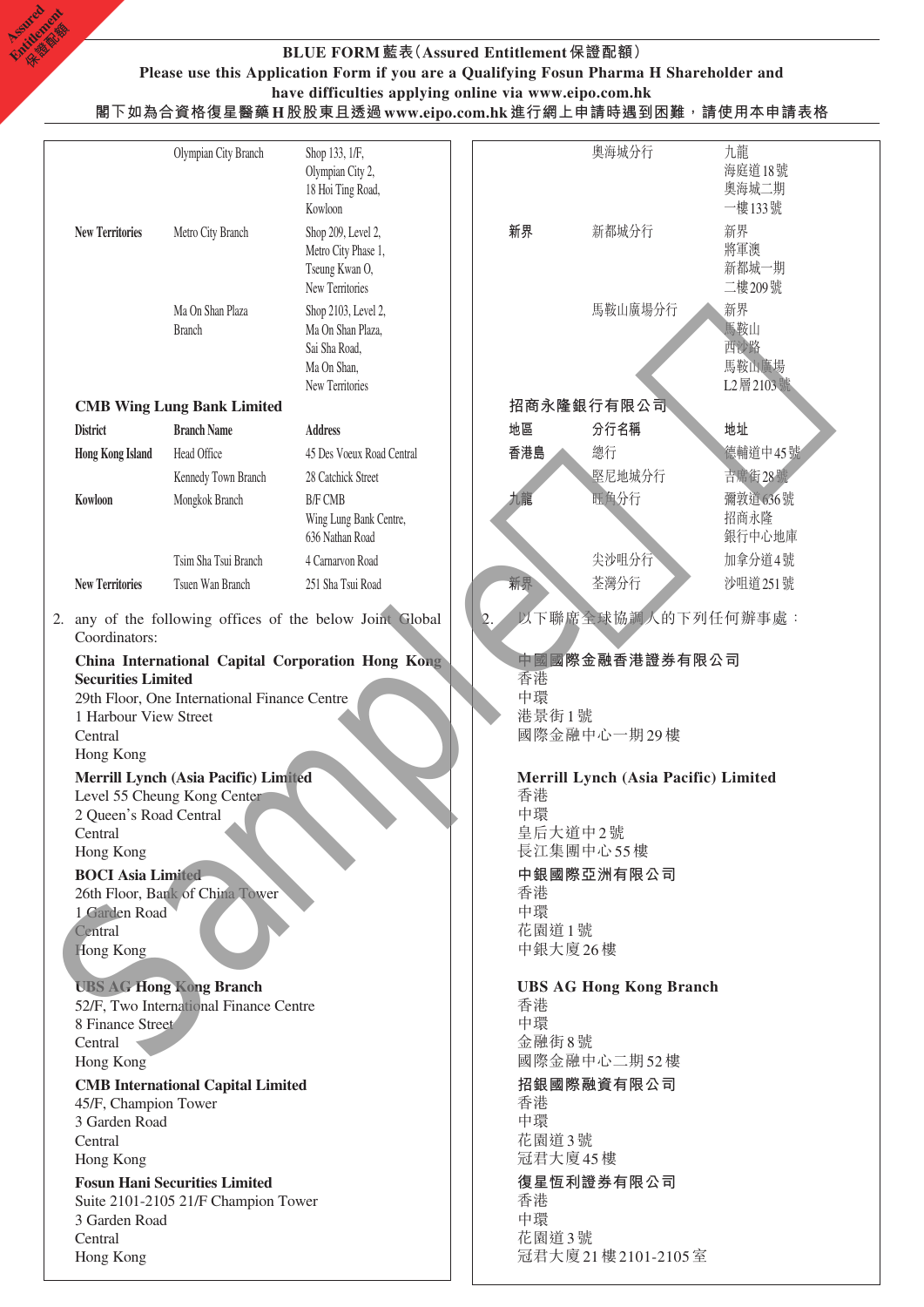### **BLUE FORM藍表(Assured Entitlement保證配額) Please use this Application Form if you are a Qualifying Fosun Pharma H Shareholder and have difficulties applying online via www.eipo.com.hk 閣下如為合資格復星醫藥H股股東且透過www.eipo.com.hk進行網上申請時遇到困難,請使用本申請表格**

3. the Depository Counter of HKSCC at 1/F, One & Two Exchange Square, 8 Connaught Place, Central, Hong Kong.

**Details of where printed Prospectuses may be obtained will be displayed prominently at every designated branch of receiving banks where WHITE Application Forms are distributed.**

During normal business hours from 9:00 a.m. on Thursday, 12 September 2019 until 12:00 noon on Tuesday, 17 September 2019, at least three copies of the printed Prospectus will be available for inspection at every location where the **WHITE** and **YELLOW** Application Forms are distributed as set out in the section headed "How to Apply for Hong Kong Offer Shares and Reserved Shares" in the Prospectus.

To: Shanghai Henlius Biotech, Inc. Joint Sponsors Joint Global Coordinators Joint Representatives Joint Bookrunners Hong Kong Underwriters

### **I/We:**

**Assimed** Entitlement **Company** 

- being the Qualifying Fosun Pharma H Shareholder(s) named on this Application Form, **apply** for the number of Reserved Shares specified or deemed to be specified, on the terms and conditions of the Prospectus and this Application Form, and subject to the Articles of Association of the Company;
- ‧ **enclose** payment in full for the Reserved Shares applied for at the Maximum Offer Price of HK\$57.80 per Offer Share (subject to refund), including a 1% brokerage fee, a 0.0027% SFC transaction levy and a 0.005% Stock Exchange trading fee;
- ‧ **undertake** and **agree** to accept the Reserved Shares applied for, or any lesser number allotted to me/us on this application;
- warrant that this is the only application made by me/us for Reserved Shares for my/our own benefit (other than an application (if any) made in the capacity as a Qualifying Fosun International Shareholder);
- understand and confirm that these declarations and representations will be relied upon by the Company and the Joint Representatives in deciding whether or not to make any allotment of Reserved Shares to me/ us in response to this application and that I/we may be prosecuted for making a false declaration; und NELIOW Application Forms units during the Mathematical Scattering of the Sample Hotel of the Sample Hotel of the Sample Hotel of the Sample Hotel of the Sample Hotel of the Sample Hotel of the Sample Hotel of the Sam
- authorise the Company to place my/our name(s) on the H Share register as the holder(s) of any Reserved Shares to be allotted to me/us and such other registers as required under the Articles of Association of the Company, and despatch any Share certificate(s) (where applicable) and/or any refund cheque(s) (where applicable) to me/us by ordinary post at my/ our own risk to the address stated in this Application Form unless I/ we have applied for 1,000,000 Reserved Shares or more and I/we am/are eligible to collect any Share certificate(s) and/or any refund cheque (where applicable) personally, as provided in this Application Form;
- undertake to sign all documents and to do all things necessary to enable me/us to be registered as the holder of the Reserved Shares to be allocated to me/us, and as required by the Articles of Association of the Company;

3. 香港結算存管處服務櫃檯,地址為香港中環康樂廣 場8號交易廣場一座及二座一樓。

**可索取招股章程印刷本的地址詳情將於派發白色申請表 格的收款銀行各指定分行以顯眼方式展示。**

於二零一九年九月十二日(星期四)上午九時正至二零 一九年九月十七日(星期二)中午十二時正的正常辦公時 間內,在派發**白色**及**黃色**申請表格的各個地點(載於招 股章程「如何申請香港發售股份及預留股份」),均有至 少三份招股章程印刷本可供查閱。

- 致: 上海復宏漢霖生物技術股份有限公司
	- 聯席保薦人 聯席全球協調人 聯席代表 聯席賬簿管理人 香港包銷商

**本人╱我們:**

- ‧ 乃名列本申請表格之合資格復星醫藥H股股東,按照招 股章程及本申請表格所載條款及條件以及在 貴公司章 程細則規限下,**申請**所指定或視作指定數目之預留股 份;
- ‧ **隨附**以最高發售價每股發售股份57.80港元(多繳款項可 予退還)計算申請認購預留股份所需的全數付款(包括 1%經紀佣金、0.0027%證監會交易徵費及0.005%聯交 所交易費);
- ‧ **承諾**及**同意**接納本人╱我們就本申請所申請認購的預留 股份,或獲配發的任何較少數目;
- ‧ **保證**是項申請乃本人╱我們就預留股份為本人╱我們本 身利益作出之唯一申請(除以合資格復星國際股東身份 作出的申請(如有)外);
- ‧ **明白**及**確認** 貴公司及聯席代表將依賴該等聲明及陳 述,以決定是否就本申請向本人╱我們配發任何預留股 份,而本人╱我們如果作出虛假聲明可能會被檢椌;
- ‧ **授權** 貴公司將本人╱我們的姓名╱名稱列入H股股東 名冊內,作為將配發予本人╱我們的任何預留股份的持 有人,及根據 貴公司章程細則規定的其他登記冊內, 並按本申請表格上所示地址以普通郵遞方式向本人╱ 我們寄發任何股票(如適用)及╱或任何退款支票(如適 用),郵誤風險概由本人╱我們自行承擔(除非本人╱我 們申請1,000,000股或以上預留股份,且本人╱我們符 合資格按本申請表格規定親自領取任何股票及╱或任何 退款支票(如適用));
- ‧ **承諾**簽署所有文件並採取所有必要的事宜,以及根 據 貴公司章程細則規定讓本人╱我們登記為本人╱我 們獲分配的預留股份的持有人;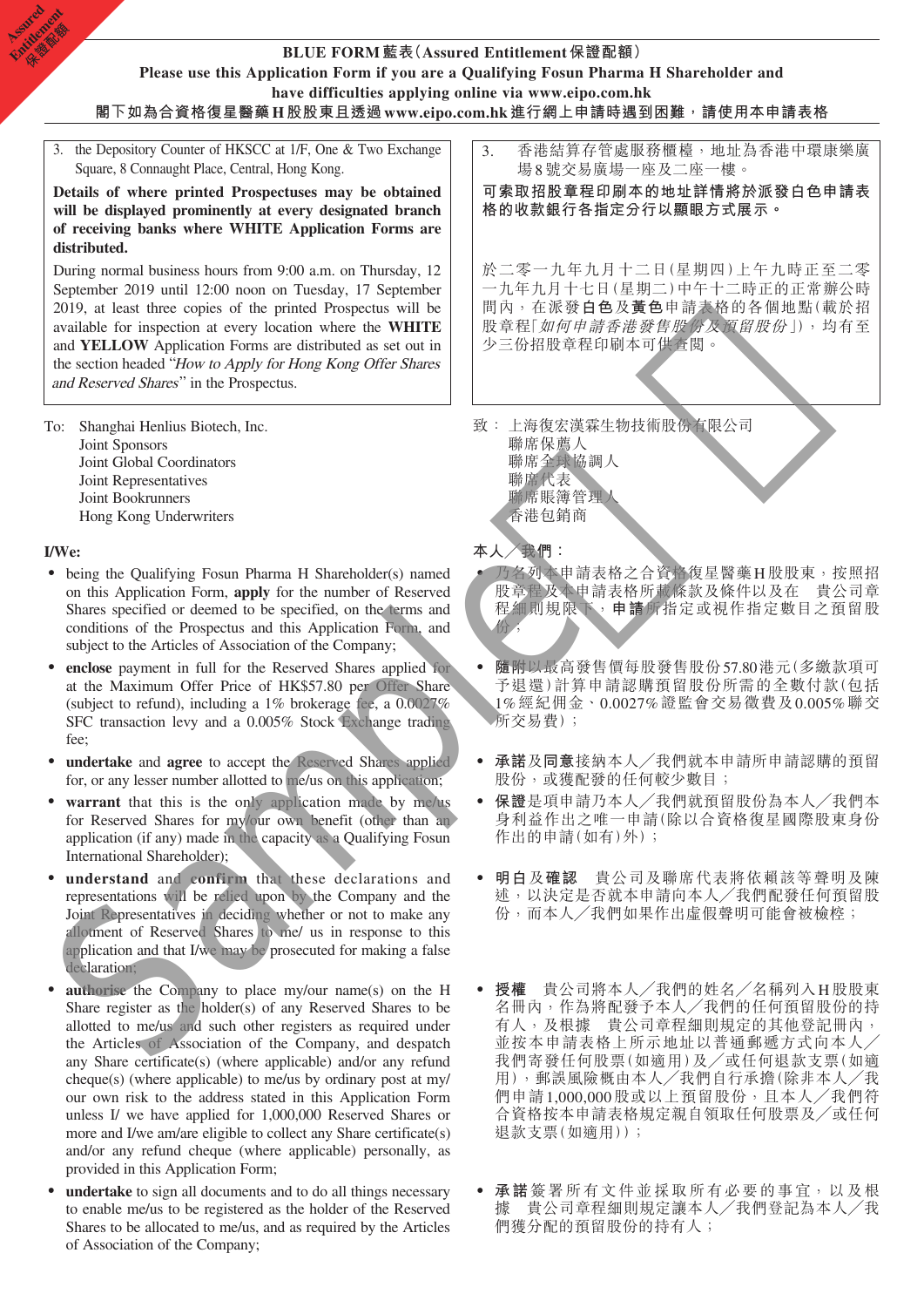## **BLUE FORM藍表(Assured Entitlement保證配額) Please use this Application Form if you are a Qualifying Fosun Pharma H Shareholder and have difficulties applying online via www.eipo.com.hk 閣下如為合資格復星醫藥H股股東且透過www.eipo.com.hk進行網上申請時遇到困難,請使用本申請表格**

- **request** that any refund cheque(s) be made payable to me/ the first-named of us (in the case of joint applicants) in this Application Form;
- have read the terms and conditions and application procedures set out on the pages attached to this Application Form and in the Prospectus and agree to be bound by them, and am aware of the restrictions on the Preferential Offering described in the Prospectus;
- represent, warrant and undertake that the allotment of, or application for, the Reserved Shares would not require the Company, the Joint Sponsors, the Joint Global Coordinators, the Joint Representatives the Joint Bookrunners, the Joint Lead Managers or the Underwriters to comply with any requirements under any law or regulation (whether or not having the force of law) of any territory outside Hong Kong;
- **represent**, **warrant** and **undertake** that I am not/ we are not restricted by any applicable laws of Hong Kong or elsewhere from making this application, paying any application monies for, or being allotted or taking up any Reserved Shares; that I/ we understand that the Reserved Shares have not been and will not be registered under the U.S. Securities Act; and that I/we will acquire the Reserved Shares in an "offshore transaction" (within the meaning of Regulation S under the U.S. Securities Act); and the Animal Research and the Market Schutz<br>
Manages or the Luckevinters to comply with my equinements<br>
of  $\frac{1}{2}$  and  $\frac{1}{2}$  and  $\frac{1}{2}$  and  $\frac{1}{2}$  and  $\frac{1}{2}$  and  $\frac{1}{2}$  and  $\frac{1}{2}$  and  $\frac{1}{2}$  and  $\frac$
- **agree** that this application, any acceptance of it and the resulting contract, will be governed by and construed in accordance with the laws of Hong Kong.

#### **Warning:**

**Assimed** Entitlement **Company** 

- ‧ It is important that you read the terms and conditions and application procedures set out in the Prospectus and in this Application Form.
- You must sign this application in writing (and not by way of personal chop), otherwise the application is liable to be rejected.
- ‧ Only one application may be made for the benefit of any person for Reserved Shares on a **BLUE** Application Form. The following are liable to be rejected: multiple or suspected multiple applications for Reserved Shares on the **BLUE** Application Form or through **Blue Form eIPO** service and applications where cheques or banker's cashier orders are dishonoured upon the first presentation.
- ‧ You may be prosecuted if you make a false declaration.
- All information stated in this Application Form must be the same as that maintained by Fosun Pharma or any of its wholly-owned subsidiaries.
- ‧ **You must complete this application in English (except Chinese name) unless otherwise stated, otherwise the application is liable to be rejected.**
- ‧ Any alteration to any application detail that you provide on this Application Form should be authorised by the signature of the applicant.
- ‧ You or, if you are joint applicants, the first-named applicant must provide your Hong Kong identity card number/ passport number/Hong Kong business registration certificate number.
- ‧ **要求**任何退款支票以本人╱本申請表格內我們的排名首 位者(倘屬聯名申請人)為抬頭人;
- ‧ **已**細閱本申請表格隨附各頁及招股章程所載的條款和條 件及申請程序,並同意受其約束且知悉招股章程所述有 關優先發售的限制;
- ‧ **聲明**、**保證**及**承諾**獲配發或申請認購預留股份不會引 致 貴公司、聯席保薦人、聯席全球協調人、聯席代 表、聯席賬簿管理人、聯席牽頭經辦人或包銷商須遵從 香港以外任何地區的任何法律或法規的任何規定(不論 是否具法律效力);
- ‧ **聲明**、**保證**及**承諾**本人╱我們並非香港或其他地區任何 適用法律規定不得作出是項申請、支付任何申請款項或 獲配發或接納任何預留股份的受限制人士;及本人/我 們明白預留股份並無亦不會根據美國證券法登記;本人 ╱我們將在「離岸交易」(定義見美國證券法S規例)中購 買預留股份;及

‧ **同意**本申請、任何對本申請的接納以及因此訂立的合 約,將受香港法例規管及按其詮釋。

**警告:** 閣下必須細閲招股章程及本申請表格所載的條款和條

- 件及申請程序。
- ‧ 閣下必須以書面方式(不得以個人印章方式)簽署本申 請,否則申請會被拒絕受理。
- ‧ 任何人士僅可為本身利益以**藍色**申請表格就預留股份 作出一次申請。下列情況將不獲受理:於**藍色**申請表 格或透過**藍表eIPO**服務就預留股份作出的重複或疑屬 重複申請以及支票或銀行本票在首次過戶時未能兑現 的申請。
- 倘 閣下作出虛假聲明,則可遭檢控。
- ‧ 在本申請表格中聲明的所有資料必須與復星醫藥或其 任何全資附屬公司所保存者相同。
- ‧ **除中文姓名╱名稱外, 閣下必須以英文填妥本申請 (除非另有指明),否則申請會被拒絕受理。**
- ‧ 閣下於本申請表格提供的任何申請資料如有任何更 改,須由申請人簽署授權。
- ‧ 閣下或(倘 閣下為聯名申請人)排名首位申請人必須 提供香港身份證號碼╱護照號碼╱香港商業登記號碼。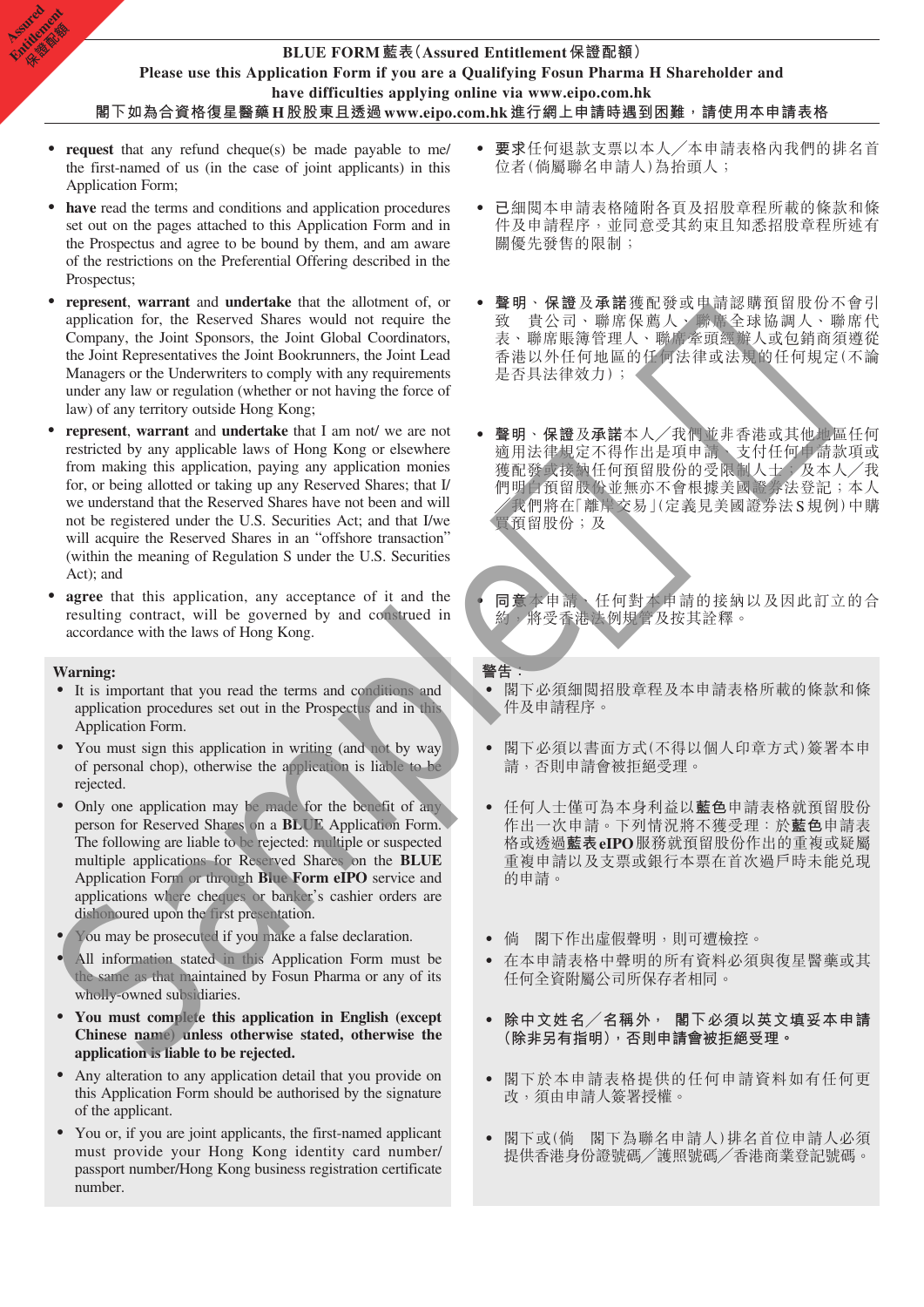**BLUE FORM 藍表 (Excess Application 超額申請) Please use this Application Form if you are a Qualifying Fosun Pharma H Shareholder and have difficulties applying online via www.eipo.com.hk 閣下如為合資格復星醫藥H股股東且透過www.eipo.com.hk進行網上申請時遇到困難,請使用本申請表格**

**Application Form for Excess Reserved Shares of Qualifying Fosun Pharma H Shareholders 合資格復星醫藥 H 股 股東超額預留股份申請表格**

For Qualifying Fosun Pharma H Shareholders, applications will be accepted until 12:00 noon on Tuesday, 17 September 2019. You must read the conditions and instructions attached to this Application Form. To be valid, you must complete all applicable parts of this Application Form. Please write clearly in English and in ink.

#### **Mixed Media Offer**

**Excess Application Called Man** 

> The Company will be relying on Section 9A of the Companies (Exemption of Companies and Prospectuses from Compliance with Provisions) Notice (Chapter 32L of the Laws of Hong Kong) and will be issuing the (i) **WHITE** and **YELLOW** Application Forms without them being accompanied by a printed Prospectus; and (ii) the **ORANGE** Application Forms to the relevant Qualifying Fosun International Shareholders and the **BLUE** Application Forms to the relevant Qualifying Fosun Pharma H Shareholders without them being accompanied by a printed Prospectus, unless the relevant Qualifying Fosun International Shareholders or the relevant Qualifying Fosun Pharma H Shareholders (as the case may be) have elected to receive corporate communications in printed form under the corporate communications policy of Fosun International or Fosun Pharma (as the case may be), or have not been asked to elect the means of receiving the corporate communications of Fosun International or Fosun Pharma (as the case may be), in which case the printed Prospectus will be despatched to them separately. The contents of the printed Prospectus are identical to the electronic version of the Prospectus which can be accessed and downloaded from the websites of the Company at **www.henlius.com** and the Stock Exchange at **www.hkexnews.**  $h$ **k** under the "HKExnews > Listed Company Information Latest Listed Company Information" section, respectively. Mixed Media Offer<br>
> The Company will be reducing to Scalar to of the Companies<br>
> The Company will be reducing to section and companies<br>  $\frac{1}{2}$  and  $\frac{1}{2}$  and  $\frac{1}{2}$  and  $\frac{1}{2}$  and  $\frac{1}{2}$  and  $\frac{1}{2}$  and  $\$

Members of the public, the Qualifying Fosun International Shareholders and the Qualifying Fosun Pharma H Shareholders who wish to obtain a copy of the printed Prospectus may obtain a copy, free of charge, upon request during normal business hours from 9:00 a.m. on Thursday, 12 September 2019 until 12:00 noon on Tuesday, 17 September 2019 at the following locations:

1. any of the following branches of the receiving banks of the Company:

### **Bank of China (Hong Kong) Limited**

| <b>District</b>         | <b>Branch Name</b>            | <b>Address</b>                                                                         |
|-------------------------|-------------------------------|----------------------------------------------------------------------------------------|
| <b>Hong Kong Island</b> | Des Voeux Road<br>West Branch | 111-119 Des Voeux Road West,<br>Hong Kong                                              |
|                         | Chai Wan Branch               | Block B, Walton Estate,<br>341-343 Chai Wan Road,<br>Chai Wan,<br>Hong Kong            |
| Kowloon                 | Telford Plaza Branch          | Shop Unit P2-P7,<br>Telford Plaza,<br>No.33 Wai Yip Street,<br>Kowloon Bay,<br>Kowloon |

合資格復星醫藥H股股東的 截止接受申請時間 為二零一九年九月十七日 (星期二)中午十二時正。 閣下務必細閱本申請表格隨附的 條件及指示。 本申請表格各適用部分必須以英文用墨水筆或 原子筆清楚填妥,方為有效。

#### **混合媒介要約**

本公司將依據香港法例第32L章《公司(豁免公司及招股 章程遵從條文)公告》第9A條, 在(i)並非與招股章程印 刷本一併發出的情況下,發出**白色**及**黃色**申請表格;及 (ii)並非與招股章程印刷本一併發出的情況下,向相關 合資格復星國際股東發出**橙色**申請表格及向相關合資格 復星醫藥H股股東發出**藍色**申請表格,除非相關合資格 復星國際股東或相關合資格復星醫藥H股股東(視情況 而定)已選擇根據復星國際或復星醫藥(視情況而定)公 司通訊政策收取公司通訊印刷本或未被要求選擇收取復 星國際或復星醫藥(視情況而定)公司通訊稿的方式,在 此情況下,招股章程印刷本會分開寄發予彼等。招股章 程的印刷本的內容與招股章程的電子版本相同,招股章 程的電子版本分別在本公司網站**www.henlius.com**及聯 交所網站**www.hkexnews.hk**「披露易>上市公司公告> 最新上市公司公告」一欄中可供查閱及下載。

有意索取招股章程印刷本的公眾人士、合資格復星國 際股東及合資格復星醫藥H股股東可於二零一九年九月 十二日(星期四)上午九時正至二零一九年九月十七日 (星期二)中午十二時正的正常辦公時間內,在以下地點 免費索取:

1. 本公司收款銀行的下列任何分行:

| 中國銀行(香港)有限公司 |        |                                   |  |  |  |  |  |
|--------------|--------|-----------------------------------|--|--|--|--|--|
| 地區           | 分行名稱   | 地址                                |  |  |  |  |  |
| 香港島          | 德輔道西分行 | 香港德輔道西<br>111-119號                |  |  |  |  |  |
|              | 柴灣分行   | 香港<br>柴灣道 341-343號<br>宏德居B座       |  |  |  |  |  |
| 九龍           | 德福廣場分行 | 九龍灣<br>偉業街33號<br>德福廣場<br>P2-P7 號鋪 |  |  |  |  |  |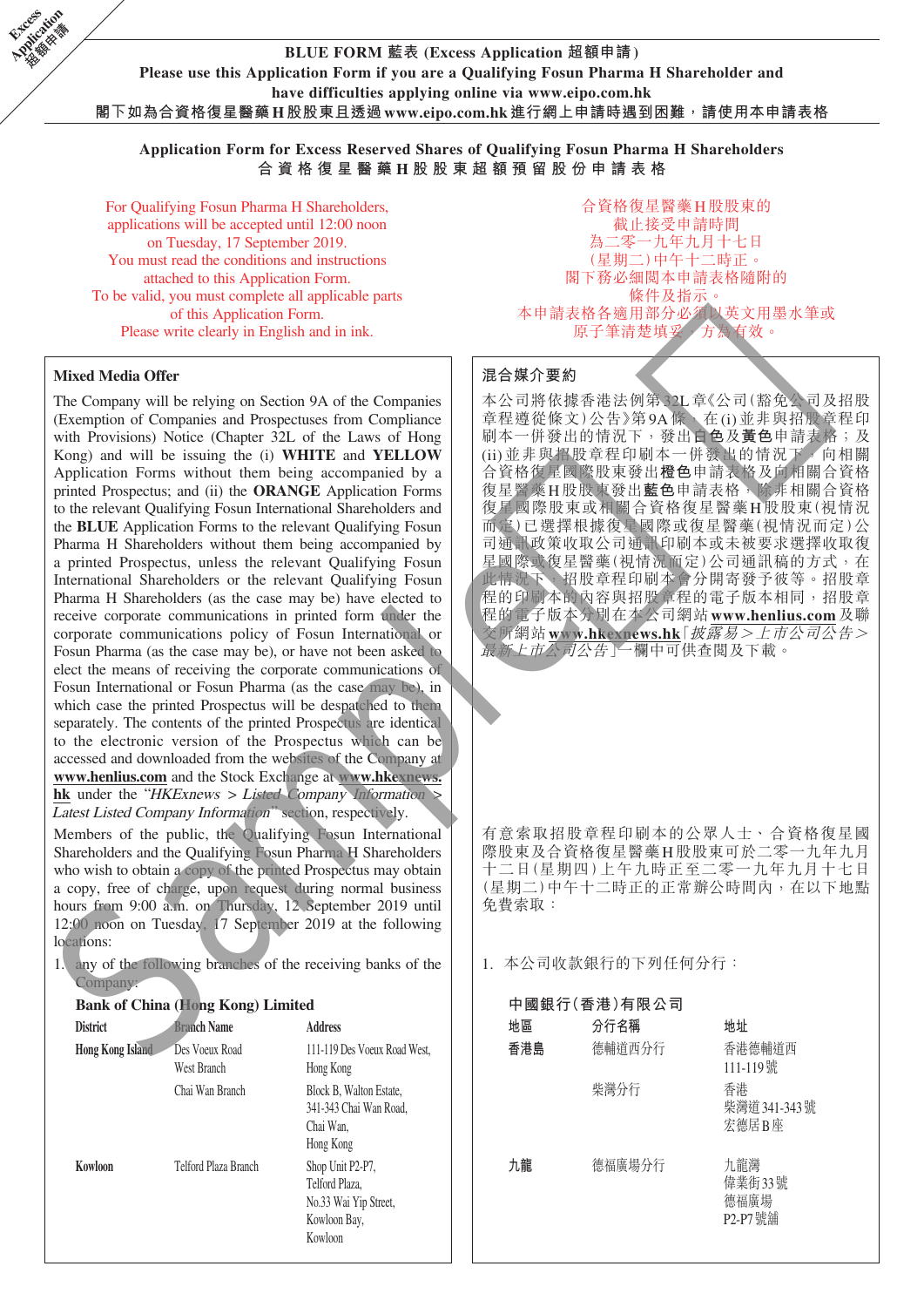

## **BLUE FORM 藍表 (Excess Application 超額申請) Please use this Application Form if you are a Qualifying Fosun Pharma H Shareholder and have difficulties applying online via www.eipo.com.hk**

**閣下如為合資格復星醫藥H股股東且透過www.eipo.com.hk進行網上申請時遇到困難,請使用本申請表格**

|                                                                            | Olympian City Branch                                                | Shop 133, 1/F,<br>Olympian City 2,<br>18 Hoi Ting Road,<br>Kowloon                          |    |                   | 奧海城分行                                | 九龍<br>海庭道18號<br>奧海城二期<br>一樓133號       |
|----------------------------------------------------------------------------|---------------------------------------------------------------------|---------------------------------------------------------------------------------------------|----|-------------------|--------------------------------------|---------------------------------------|
| <b>New Territories</b>                                                     | Metro City Branch                                                   | Shop 209, Level 2,<br>Metro City Phase 1,<br>Tseung Kwan O,<br>New Territories              |    | 新界                | 新都城分行                                | 新界<br>將軍澳<br>新都城一期<br>二樓209號          |
|                                                                            | Ma On Shan Plaza<br><b>Branch</b>                                   | Shop 2103, Level 2,<br>Ma On Shan Plaza,<br>Sai Sha Road,<br>Ma On Shan,<br>New Territories |    |                   | 馬鞍山廣場分行                              | 新界<br>馬鞍山<br>西沙路<br>馬鞍山廣場<br>L2層2103號 |
|                                                                            | <b>CMB Wing Lung Bank Limited</b>                                   |                                                                                             |    |                   | 招商永隆銀行有限公司                           |                                       |
| <b>District</b>                                                            | <b>Branch Name</b>                                                  | <b>Address</b>                                                                              |    | 地區                | 分行名稱                                 | 地址                                    |
| <b>Hong Kong Island</b>                                                    | Head Office                                                         | 45 Des Voeux Road Central                                                                   |    | 香港島               | 總行                                   | 德輔道中45號                               |
|                                                                            | Kennedy Town Branch                                                 | 28 Catchick Street                                                                          |    |                   | 堅尼地城分行                               | 吉席街28號                                |
| Kowloon                                                                    | Mongkok Branch                                                      | <b>B/F CMB</b><br>Wing Lung Bank Centre,<br>636 Nathan Road                                 |    | 九龍                | 旺角分行                                 | 彌敦道636號<br>招商永隆<br>銀行中心地庫             |
|                                                                            | Tsim Sha Tsui Branch                                                | 4 Carnarvon Road                                                                            |    |                   | 尖沙咀分行                                | 加拿分道4號                                |
| <b>New Territories</b>                                                     | Tsuen Wan Branch                                                    | 251 Sha Tsui Road                                                                           |    | 新界                | 荃灣分行                                 | 沙咀道 251號                              |
| Coordinators:                                                              |                                                                     | 2. any of the following offices of the below Joint Global                                   |    |                   | 以下聯席全球協調人的下列任何辦事處:                   |                                       |
| <b>Securities Limited</b><br>1 Harbour View Street<br>Central<br>Hong Kong | 29th Floor, One International Finance Centre                        | China International Capital Corporation Hong Kong                                           |    | 香港<br>中間<br>港景街1號 | 中國國際金融香港證券有限公司<br>國際金融中心一期29樓        |                                       |
| 2 Queen's Road Central                                                     | Merrill Lynch (Asia Pacific) Limited<br>Level 55 Cheung Kong Center |                                                                                             |    | 香港<br>中環          | Merrill Lynch (Asia Pacific) Limited |                                       |
| Central                                                                    |                                                                     |                                                                                             |    |                   | 皇后大道中2號                              |                                       |
| Hong Kong<br><b>BOCI</b> Asia Limited                                      |                                                                     |                                                                                             |    |                   | 長江集團中心55樓<br>中銀國際亞洲有限公司              |                                       |
|                                                                            | 26th Floor, Bank of China Tower                                     |                                                                                             |    | 香港                |                                      |                                       |
| 1 Garden Road<br>Central                                                   |                                                                     |                                                                                             |    | 中環                |                                      |                                       |
| <b>Hong Kong</b>                                                           |                                                                     |                                                                                             |    | 花園道1號<br>中銀大廈26樓  |                                      |                                       |
|                                                                            | <b>UBS AG Hong Kong Branch</b>                                      |                                                                                             |    |                   | <b>UBS AG Hong Kong Branch</b>       |                                       |
| <b>8 Finance Street</b>                                                    | 52/F, Two International Finance Centre                              |                                                                                             |    | 香港<br>中環          |                                      |                                       |
| Central                                                                    |                                                                     |                                                                                             |    | 金融街8號             |                                      |                                       |
| Hong Kong                                                                  |                                                                     |                                                                                             |    |                   | 國際金融中心二期52樓                          |                                       |
| 45/F, Champion Tower                                                       | <b>CMB</b> International Capital Limited                            |                                                                                             |    | 香港                | 招銀國際融資有限公司                           |                                       |
| 3 Garden Road                                                              |                                                                     |                                                                                             |    | 中環                |                                      |                                       |
| Central<br>Hong Kong                                                       |                                                                     |                                                                                             |    | 花園道3號<br>冠君大廈45樓  |                                      |                                       |
|                                                                            | <b>Fosun Hani Securities Limited</b>                                |                                                                                             |    |                   | 復星恆利證券有限公司                           |                                       |
| 3 Garden Road                                                              | Suite 2101-2105 21/F Champion Tower                                 |                                                                                             |    | 香港<br>中環          |                                      |                                       |
| Central                                                                    |                                                                     |                                                                                             |    | 花園道3號             |                                      |                                       |
| Hong Kong                                                                  |                                                                     |                                                                                             |    |                   | 冠君大廈21樓2101-2105室                    |                                       |
|                                                                            | Square, 8 Connaught Place, Central, Hong Kong.                      | 3. the Depository Counter of HKSCC at 1/F, One & Two Exchange                               | 3. |                   | 場8號交易廣場一座及二座一樓。                      | 香港結算存管處服務櫃檯,地址為香港中環康樂廣                |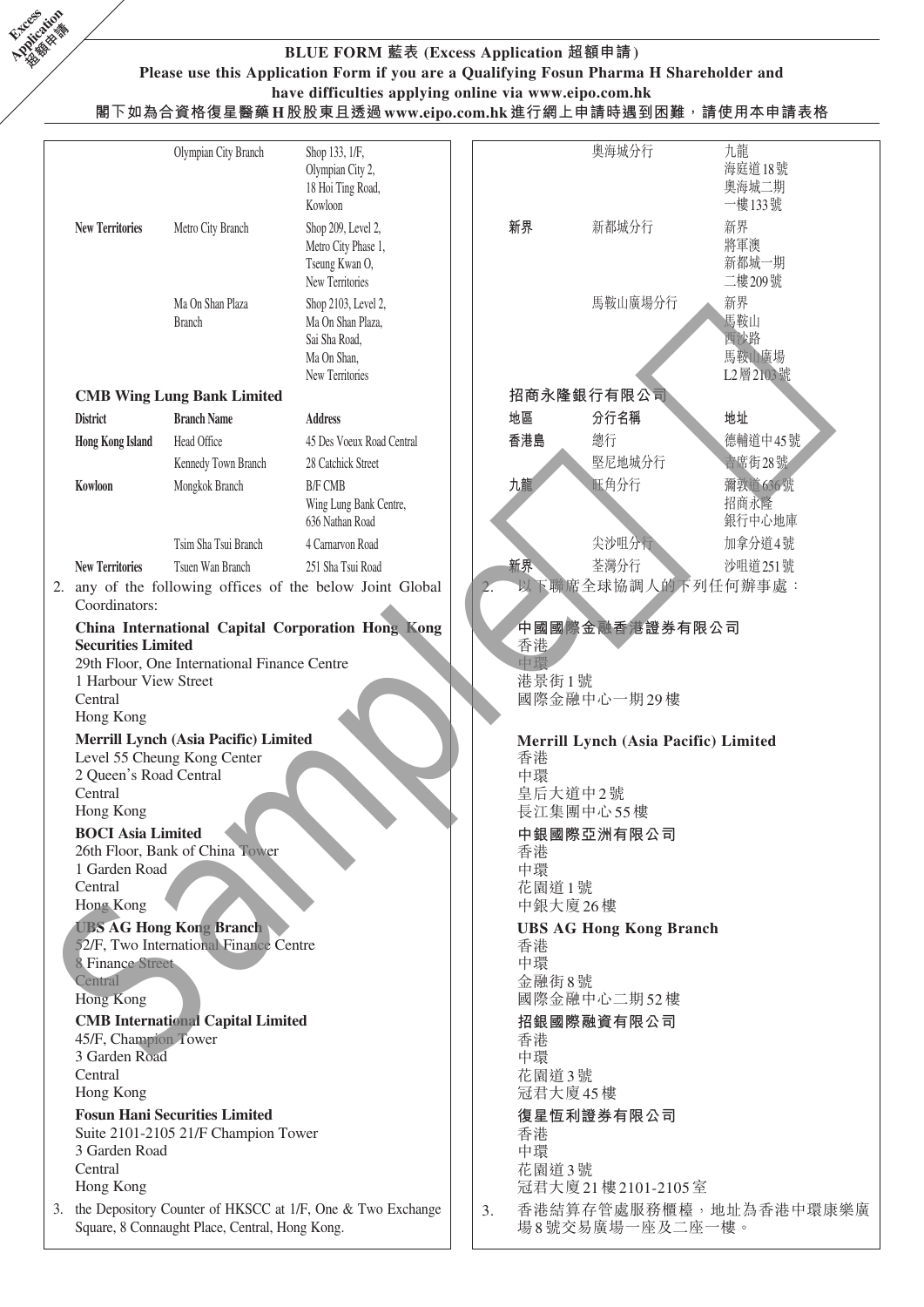# **BLUE FORM 藍表 (Excess Application 超額申請)**

**Please use this Application Form if you are a Qualifying Fosun Pharma H Shareholder and**

**have difficulties applying online via www.eipo.com.hk**

**閣下如為合資格復星醫藥H股股東且透過www.eipo.com.hk進行網上申請時遇到困難,請使用本申請表格**

**Details of where printed Prospectuses may be obtained will be displayed prominently at every designated branch of receiving banks where WHITE Application Forms are distributed.**

During normal business hours from 9:00 a.m. on Thursday, 12 September 2019 until 12:00 noon on Tuesday, 17 September, 2019, at least three copies of the printed Prospectus will be available for inspection at every location where the **WHITE** and **YELLOW** Application Forms are distributed as set out in the section headed "How to Apply for Hong Kong Offer Shares and Reserved Shares" in the Prospectus.

To: Shanghai Henlius Biotech, Inc. Joint Sponsors Joint Global Coordinators Joint Representatives Joint Bookrunners Hong Kong Underwriters

#### **I/We:**

**Excess Application Called Man** 

- being the Qualifying Fosun Pharma H Shareholder(s) named on this Application Form, **apply** for the number of excess Reserved Shares specified or deemed to be specified, on the terms and conditions of the Prospectus and this Application Form, and subject to the Articles of Association of the Company;
- enclose payment in full for the excess Reserved Shares applied for at the Maximum Offer Price of HK\$57.80 per Offer Share (subject to refund), including a 1% brokerage fee, a 0.0027% SFC transaction levy and a 0.005% Stock Exchange trading fee;
- undertake and agree to accept the excess Reserved Shares applied for, or any lesser number allotted to me/us on this application;
- warrant that this is the only application made by me/us for excess Reserved Shares for my/our own benefit (other than an application (if any) made in the capacity as a Qualifying Fosun International Shareholder);
- understand and confirm that these declarations and representations will be relied upon by the Company and the Joint Representatives in deciding whether or not to make any allotment of excess Reserved Shares to me/ us in response to this application and that I/we may be prosecuted for making a false declaration; The Shanglei Healine Ricecol, Inc. 2013 (2014)<br>
Joint Gholal Coordinators specifically and the specifical of the specifical of the specifical of the properties<br>
Health Coordinators specifical of the properties specifical
- **authorise** the Company to place my/our name(s) on the H Share register as the holder(s) of any excess Reserved Shares to be allotted to me/us and such other registers as required under the Articles of Association of the Company, and despatch any Share certificate(s) (where applicable) and/or any refund cheque(s) (where applicable) to me/us by ordinary post at my/ our own risk to the address stated in this Application Form unless I/we have applied for 1,000,000 excess Reserved Shares or more and I/we am/are eligible to collect any Share certificate(s) and/or any refund cheque (where applicable) personally, as provided in this Application Form;
- **undertake** to sign all documents and to do all things necessary to enable me/us to be registered as the holder of the excess Reserved Shares to be allocated to me/ us, and as required by the Articles of Association of the Company;

**可索取招股章程印刷本的地址詳情將於派發白色申請表 格的收款銀行各指定分行以顯眼方式展示。**

於二零一九年九月十二日(星期四)上午九時正至二零 一九年九月十七日(星期二)中午十二時正的正常辦公時 間內,在派發**白色**及**黃色**申請表格的各個地點(載於招 股章程「如何申請香港發售股份及預留股份」),均有至 少三份招股章程印刷本可供查閱。

致: 上海復宏漢霖生物技術股份有限公司 聯席保薦人 聯席全球協調人 聯席代表 聯席賬簿管理人 香港包銷商

**本人╱我們:**

- ‧ 乃名列本申請表格之合資格復星醫藥H股股東,按照招 股章程及本申請表格所載條款及條件以及在 貴公司章 程細則規限下,**申請**所指定或視作指定數目之超額預留 股份;
- ‧ **隨附**以最高發售價每股發售股份57.80港元(多繳款項可 予退還)計算申請認購超額預留股份所需的全數付款(包 括1%經紀佣金、0.0027%證監會交易徵費及0.005%聯 交所交易費);
- ‧ **承諾**及**同意**接納本人╱我們就本申請所申請認購的超額 預留股份,或獲配發的任何較少數目;
- ‧ **保證**是項申請乃本人╱我們就超額預留股份為本人╱我 們本身利益作出之唯一申請(除以合資格復星國際股東 身份作出的申請(如有)外);
- ‧ **明白**及**確認** 貴公司及聯席代表將依賴該等聲明及陳 述,以決定是否就本申請向本人╱我們配發任何超額預 留股份,而本人╱我們如果作出虛假聲明可能會被檢 椌;
- ‧ **授權** 貴公司將本人╱我們的姓名╱名稱列入H股股東 名冊內,作為將配發予本人╱我們的任何超額預留股份 的持有人,及根據 貴公司章程細則規定的其他登記冊 內,並按本申請表格上所示地址以普通郵遞方式向本人 ╱我們寄發任何股票(如適用)及╱或任何退款支票(如 適用),郵誤風險概由本人╱我們自行承擔(除非本人╱ 我們申請1,000,000股或以上超額預留股份,且本人 我們符合資格按本申請表格所述親自領取任何股票及 或任何退款支票(如適用));
- ‧ **承諾**簽署所有文件並採取所有必要的事宜,以及根 貴公司章程細則規定讓本人/我們登記為本人/我 們獲分配超額預留股份的持有人;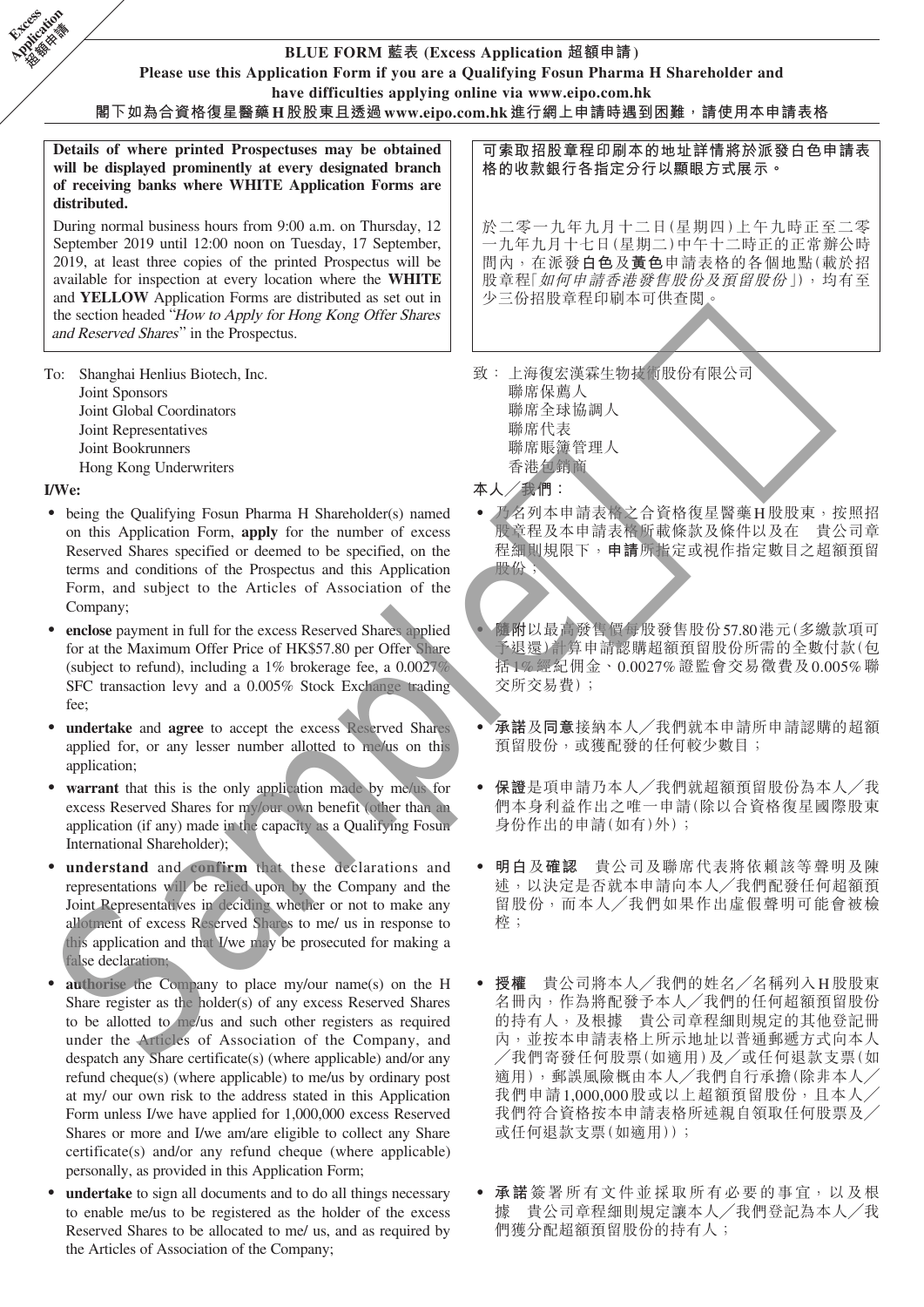## **BLUE FORM 藍表 (Excess Application 超額申請) Please use this Application Form if you are a Qualifying Fosun Pharma H Shareholder and have difficulties applying online via www.eipo.com.hk 閣下如為合資格復星醫藥H股股東且透過www.eipo.com.hk進行網上申請時遇到困難,請使用本申請表格**

- ‧ **request** that any refund cheque(s) be made payable to me/ the first-named of us (in the case of joint applicants) in this Application Form;
- have read the terms and conditions and application procedures set out on the pages attached to this Application Form and in the Prospectus and agree to be bound by them, and am aware of the restrictions on the Preferential Offering described in the Prospectus;
- ‧ **represent, warrant** and **undertake** that the allotment of, or application for, the excess Reserved Shares would not require the Company, the Joint Sponsors, the Joint Global Coordinators, the Joint Representatives, the Joint Bookrunners, the Joint Lead Managers or the Underwriters to comply with any requirements under any law or regulation (whether or not having the force of law) of any territory outside Hong Kong;
- **represent**, **warrant** and **undertake** that I am not/we are not restricted by any applicable laws of Hong Kong or elsewhere from making this application, paying any application monies for, or being allotted or taking up any excess Reserved Shares; that I/we understand that the excess Reserved Shares have not been and will not be registered under the U.S. Securities Act; and that I/we will acquire the excess Reserved Shares in an "offshore transaction" (within the meaning of Regulation S under the U.S. Securities Act); and conditions. the United Warrelies of the United Scale of the Warrelies (Equive 2) the properties of the United Warrelies of the United Scale of the United Scale of the United Scale of the United Scale of the United Scale
- agree that this application, any acceptance of it and the resulting contract, will be governed by and construed in accordance with the laws of Hong Kong.

#### **Warning:**

**Excess Application Called Man** 

- ‧ It is important that you read the terms and conditions and application procedures set out in the Prospectus and in this Application Form.
- You must sign this application in writing (and not by way of personal chop), otherwise the application is liable to be rejected.
- Only one application may be made for the benefit of any person for excess Reserved Shares on a **BLUE** Application Form. The following are liable to be rejected: multiple or suspected multiple applications for excess Reserved Shares on the **BLUE** Application Form or through **Blue Form eIPO** service and applications where cheques or banker's cashier orders are dishonoured upon the first presentation.
- ‧ You may be prosecuted if you make a false declaration.
- ‧ All information stated in this Application Form must be the same as that maintained by Fosun Pharma or any of its wholly-owned subsidiaries.
- **‧ You must complete this application in English (except Chinese name) unless otherwise stated, otherwise the application is liable to be rejected.**
- Any alteration to any application detail that you provide on this Application Form should be authorised by the signature of the applicant.
- ‧ You or, if you are joint applicants, the first-named applicant must provide your Hong Kong identity card number/ passport number/Hong Kong business registration certificate number.
- ‧ **要求**任何退款支票以本人╱本申請表格內我們的排名首 位者(倘屬聯名申請人)為抬頭人;
- 已細閱本申請表格隨附各頁及招股章程所載的條款和條 件及申請程序,並同意受其約束且知悉招股章程所述有 關優先發售的限制;
- ‧ **聲明、保證**及**承諾**獲配發或申請認購超額預留股份不會 引致 貴公司、聯席保薦人、聯席全球協調人、聯席代 表、聯席賬簿管理人、聯席牽頭經辦人或包銷商須遵從 香港以外任何地區的任何法律或法規的任何規定(不論 是否具法律效力);
- ‧ **聲明、保證**及**承諾**本人╱我們並非香港或其他地區任何 適用法律規定不得作出是項申請、支付任何申請款項或 獲配發或接納任何超額預留股份的受限制人士;及本人 ╱我們明白超額預留股份並無亦不會根據美國證券法登 記;本人╱我們將在「離岸交易」(定義見美國證券法S 規例)中購買超額預留股份;及
	- ‧ **同意**本申請、任何對本申請的接納以及因此訂立的合 約,將受香港法例規管及按其詮釋。

## **警告:**

- ‧ 閣下必須細閱招股章程及本申請表格所載的條款和條 件及申請程序。
- ‧ 閣下必須以書面方式(不得以個人印章方式)簽署本申 請,否則申請會被拒絕受理。
- ‧ 任何人士僅可為本身利益以**藍色**申請表格就超額預留 股份作出一次申請。下列情況將不獲受理:於**藍色**申 請表格或透過**藍表eIPO**服務就超額預留股份作出的重 複或疑屬重複申請以及支票或銀行本票在首次過戶時 未能兌現的申請。
- ‧ 倘 閣下作出虛假聲明,則可遭檢控。
- 在本申請表格中聲明的所有資料必須與復星醫藥或其 任何全資附屬公司所保存者相同。
- **‧ 除中文姓名╱名稱外, 閣下必須以英文填妥本申請 (除非另有指明),否則申請會被拒絕受理。**
- ‧ 閣下於本申請表格提供的任何申請資料如有任何更 改,須由申請人簽署授權。
- ‧ 閣下或(倘 閣下為聯名申請人)排名首位申請人必 須提供香港身份證號碼╱護照號碼╱香港商業登記號 碼。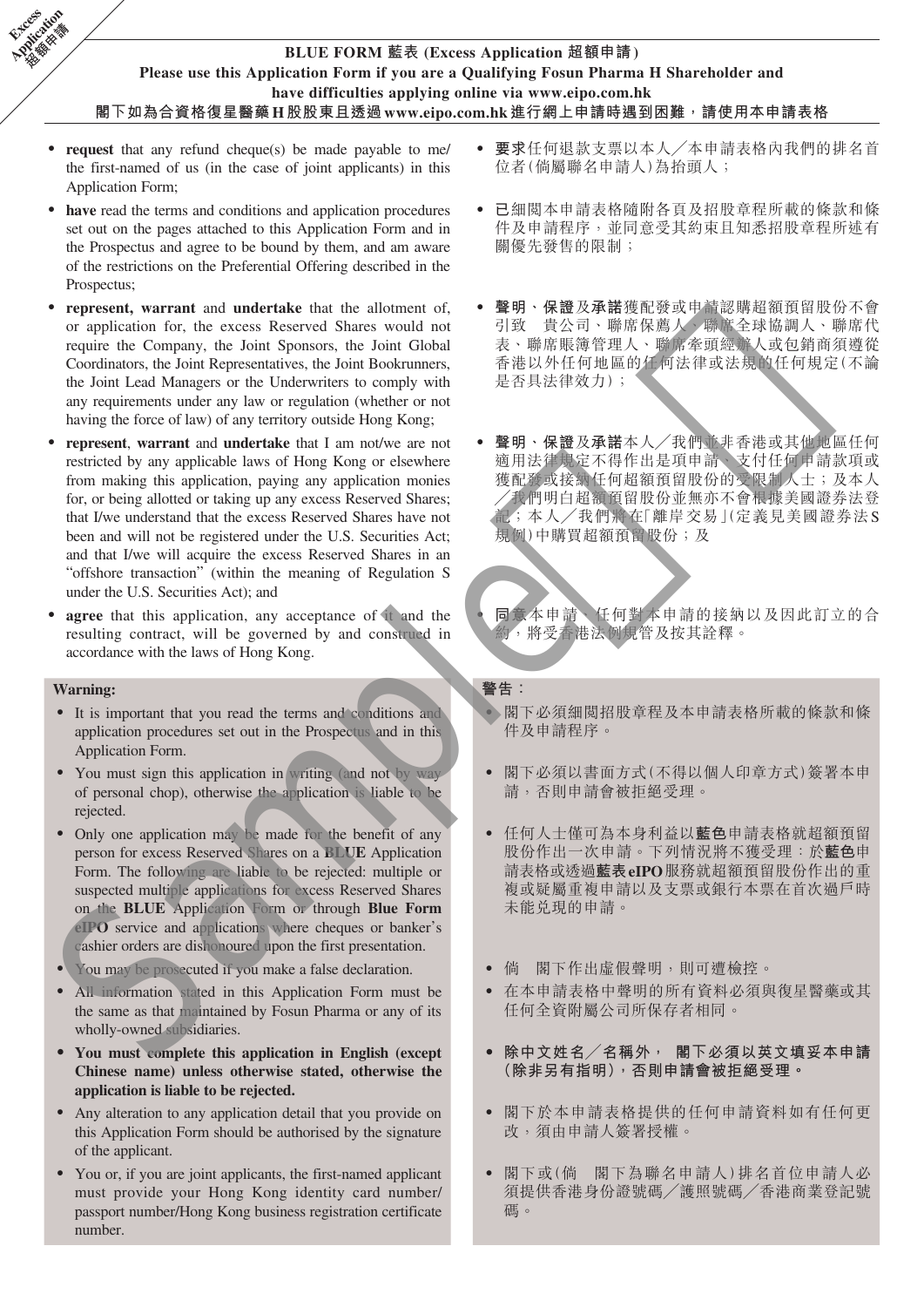#### **BLUE FORM**

**Please use this Application Form if you are a Qualifying Fosun Pharma H Shareholder and have difficulties applying online via www.eipo.com.hk**



# **Shanghai Henlius Biotech, Inc.**

**上海復宏漢霖生物技術股份有限公司**

(A joint stock company incorporated in the People's Republic of China with limited liability)

## **GLOBAL OFFERING**

#### **Conditions of your Application**

Unless otherwise stated, terms used in these conditions have the same meanings ascribed thereto in the Prospectus.

### **A. Who can apply**

- 1. You, the applicant(s), and any person(s) for whose benefit you are applying, must be Qualifying Fosun Pharma H Shareholder(s) and must be 18 years of age or above.
- 2. If you are a firm, the application must be in the names of the individual members, not in the name of the firm.
- 3. If you are a body corporate, the application must be stamped with the company chop (bearing the company name) and signed by a duly authorised officer, who must state his or her representative capacity.
- 4. Save under the circumstances permitted by the Listing Rules and guidance letters issued by the Stock Exchange, or any relevant waivers that have been granted by the Stock Exchange, you cannot apply for any Reserved Shares if you or (with the exception of HKSCC Nominees) any person(s) for whose benefit you are applying are/is:
	- an existing beneficial owner of Shares in the Company and/or any of its subsidiaries;
	- ‧ a director or chief executive of the Company and/ or any of the Company's subsidiaries;
	- an associate of any of the above persons;
	- a connected person of the Company or a person who will become a connected person of the Company immediately upon completion of the Global Offering; or
	- a Non-Qualifying Fosun Pharma H Shareholder.

 Non-Qualifying Fosun Pharma H Shareholders are those Fosun Pharma H Shareholders with registered addresses in, or who are otherwise known by Fosun Pharma to be residents of, jurisdictions outside Hong Kong on the Record Date, in respect of whom the directors of Fosun Pharma and the Company, based on the enquiries made by them, consider it necessary or expedient to exclude from the Preferential Offering on account either of the legal restrictions under the laws of the relevant jurisdiction in which the relevant Fosun Pharma H Shareholder is resident or the requirements of the relevant regulatory body or stock exchange in that jurisdiction.

Notwithstanding any other provision in the Prospectus or this Application Form or the terms and conditions of the **Blue Form eIPO** service, the Company reserves the right to permit any Fosun Pharma H Shareholder to take up his/her/its Assured Entitlement to the Reserved Shares if the Company, in its absolute discretion, is satisfied that the transaction in question is exempt from or not subject to the legislation or regulations giving rise to the restrictions described above.

5. The number of joint applicants may not exceed four.

#### **B. Allocation of Reserved Shares**

 A valid application for a number of Reserved Shares that is less than or equal to your Assured Entitlement will be accepted in full, subject to the terms and conditions set out in this Application Form and assuming that the conditions of the Preferential Offering are satisfied. If an application is made for a number of Reserved Shares that is less than your Assured Entitlement, you MUST apply for a number in one of the numbers set out in the table of numbers and payments in this Application Form and make a payment of the corresponding amount (other than HKSCC Nominees). If you intend to apply for a number of Assured Entitlement which is not one of the numbers set out in the table in the **BLUE** Application Form for Assured Entitlement, you MUST apply by using **Blue Form eIPO** only. If you wish to apply for excess Reserved Shares in addition to your Assured Entitlement, you should complete and sign the **BLUE** Application Form for excess Reserved Shares and lodge it, together with a separate remittance for the full amount payable on application in respect of the excess Reserved Shares applied for or apply for through the **Blue Form eIPO** service via **www.eipo.com.hk**. If an application is made for a number of Reserved Shares that is greater than your Assured Entitlement, the relevant application for Assured Entitlement will be satisfied in full, but the application for excess Reserved Shares will only be met to the extent that there are sufficient Available Reserved Shares. To the extent that excess applications for the Reserved Shares are: The same meaning accelerate the entropy that is the state of the constant in the state of the state of the state of the state of the constant in the state of the state of the state of the state of the state of the state o

- (i) less than the Available Reserved Shares, the Available Reserved Shares will first be allocated to satisfy such excess applications for the Reserved Shares in full and thereafter will be allocated, at the discretion of the Joint Representatives, to the International Offering;
- (ii) equal to the Available Reserved Shares, the Available Reserved Shares will be allocated to satisfy such excess applications for the Reserved Shares in full; or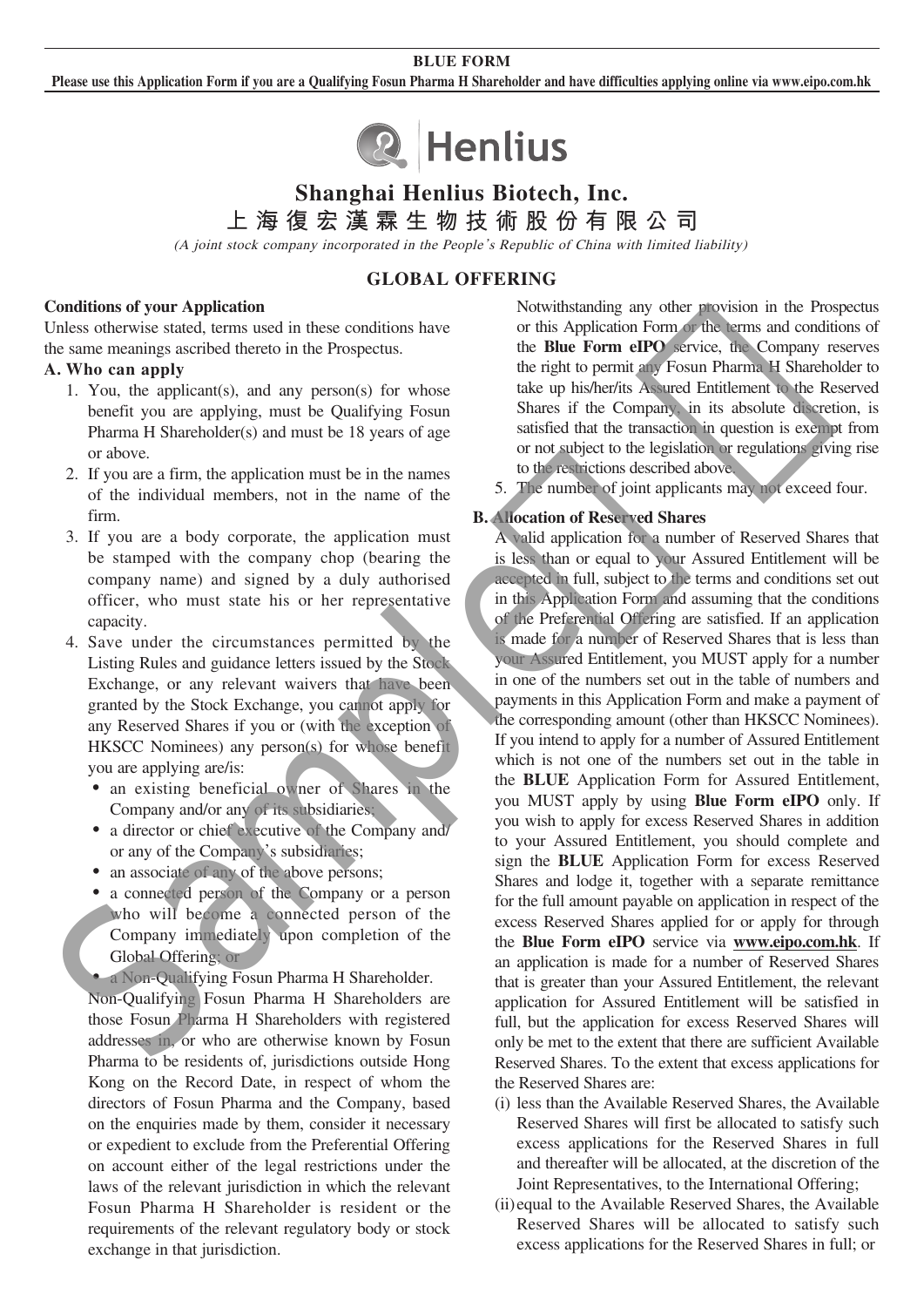#### **Please use this Application Form if you are a Qualifying Fosun Pharma H Shareholder and have difficulties applying online via www.eipo.com.hk**

(iii) more than the Available Reserved Shares, the Available Reserved Shares will be allocated on an allocation basis which will be consistent with the allocation basis commonly used in the case of oversubscriptions in public offerings in Hong Kong, where a higher allocation percentage will be applied in respect of smaller applications. If there are any Shares left after satisfying the excess applications, such Shares will be re-allocated, at the discretion of the Joint Representatives, to the International Offering. No preference will be given to any excess applications made to top up odd lot holdings to whole lot holdings of Shares.

Save for the above, the Preferential Offering will not be subject to the clawback arrangement between the International Offering and the Hong Kong Public Offering. Any application not accompanied by the correct amount of application monies will be treated as invalid in its entirety and no Reserved Shares will be allotted to such applicant.

In addition to any application for Reserved Shares made through the **Blue Form eIPO** services via **www.eipo. com.hk** or on the **BLUE** Application Form, Qualifying Fosun Pharma H Shareholders will be entitled to make one application for Hong Kong Offer Shares on **WHITE** or **YELLOW** Application Forms or by giving electronic application instructions to HKSCC via CCASS or by applying through the **White Form eIPO** service.

Qualifying Fosun Pharma H Shareholders will receive no preference as to entitlement or allocation in respect of applications for Hong Kong Offer Shares made on **WHITE** or **YELLOW** Application Form or by giving electronic application instructions to HKSCC or through the **White Form eIPO** service under the Hong Kong Public Offering.

Qualifying Fosun Pharma H Shareholders are entitled to apply on the basis of an Assured Entitlement of one Reserved Share for every integral multiple of 132 Fosun Pharma H Shares held by each Qualifying Fosun Pharma H Shareholder on the Record Date. Qualifying Fosun Pharma H Shareholders who hold less than 132 Fosun Pharma H Shares on the Record Date will not have an Assured Entitlement to the Reserved Shares, but they will still be entitled to participate in the Preferential Offering by applying for excess Reserved Shares.

#### **C. Supplemental information**

If any supplement to the Prospectus is issued, applicant(s) who have already submitted an application may or may not (depending on the information contained in the supplement) be notified that they are required to confirm their applications. If applicant(s) have been so notified but have not confirmed their applications in accordance with the procedure to be notified, all unconfirmed

applications will not be valid. Subject to the above, an application once made is irrevocable and applicants shall be deemed to have applied on the basis of the Prospectus as supplemented.

## **D. Effect of completing and submitting this Application Form**

By completing and submitting this Application Form, you (and if you are joint applicants, each of you jointly and severally) for yourself or as an agent or a nominee and on behalf of each person for whom you act as an agent or a nominee:

‧ **instruct** and **authorise** the Company and/or Joint Representatives (or their respective agents or nominees), to execute any transfer forms, contract notes or other documents on your behalf and to do on your behalf all other things necessary to effect the registration of any Reserved Shares allocated to you in your name(s) as required by the Articles of Association of the Company and otherwise to give effect to the arrangements described in the Prospectus and this Application Form; Assessment with the present of particular control in the proposition of the matter of the solution of the solution of the control in the solution of the solution of the solution of the solution of the solution of the solu

**undertake** to sign all documents and to do all things necessary to enable you to be registered as the holder of the Reserved Shares allocated to you, and as required by the Articles of Association of the Company;

- ‧ **represent**, **warrant** and **undertake** that you understand that the Reserved Shares have not been and will not be registered under the U.S. Securities Act; and that, with the exception of HKSCC Nominees, you or any other person for whose account or benefit you are acquiring Reserved Shares are outside the United States (within the meaning of Regulation S), and are a person described in paragraph (h)(3) of Rule 902 of Regulation S;
- **confirm** that you have only relied on the information and representations contained in the Prospectus in making this application, and will not rely on any other information or representation save as set out in any supplement to the Prospectus;
- ‧ **agree** that none of the Company, the Relevant Persons or the **Orange and Blue Form eIPO** Service Provider is or will be liable for any information and representations not in the Prospectus (and any supplement to it);
- **agree** (without prejudice to any other rights which you may have) that once this application has been accepted, you may not rescind it due to an innocent misrepresentation;
- ‧ (if the application is made by an agent on your behalf) **warrant** that you have validly and irrevocably conferred on your agent all necessary power and authority to make this application;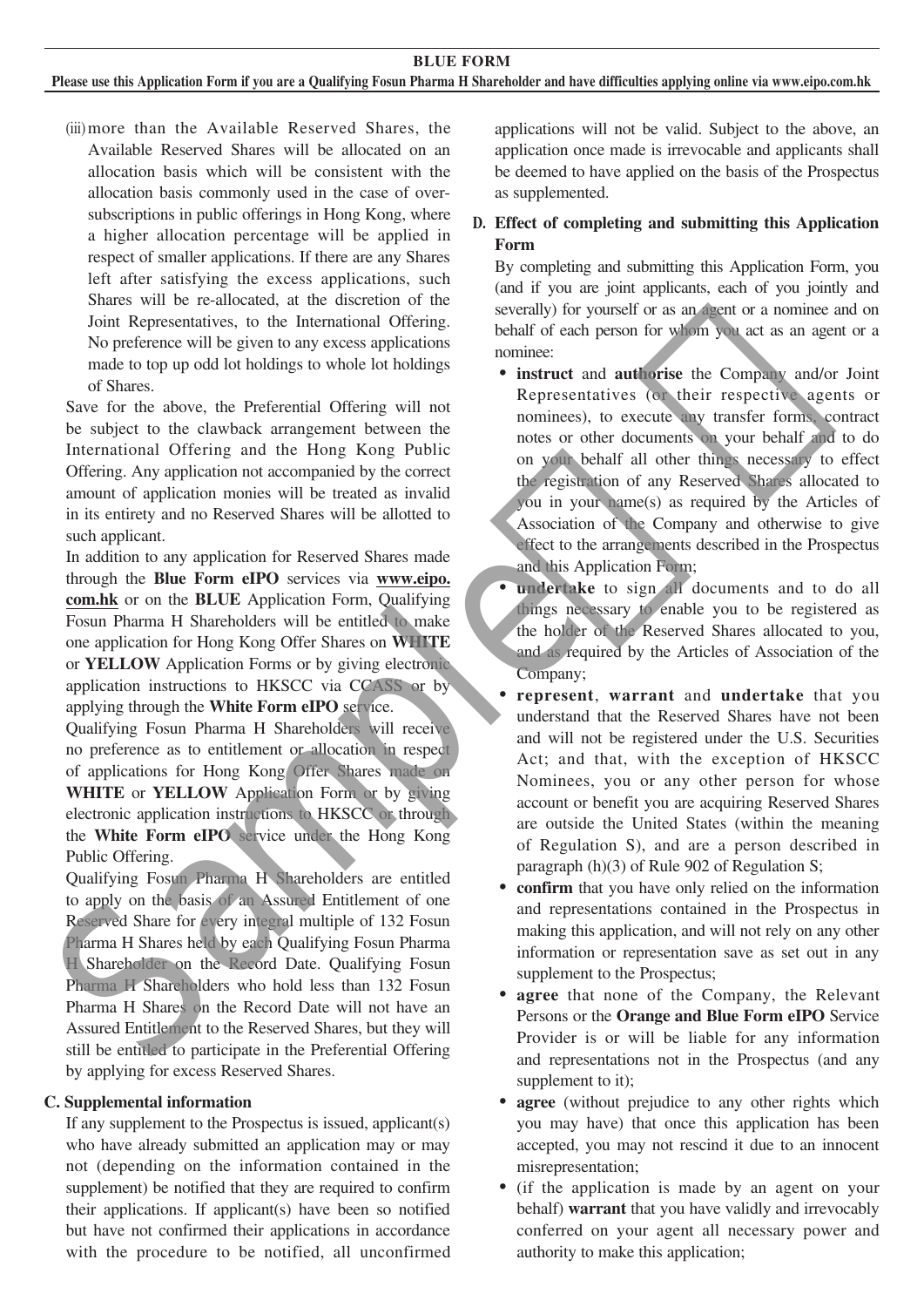#### **Please use this Application Form if you are a Qualifying Fosun Pharma H Shareholder and have difficulties applying online via www.eipo.com.hk**

- ‧ (if you are an agent for another person) **warrant** that reasonable enquiries have been made of the beneficial owner that this application is the only application which will be made for the benefit of that other person on a **BLUE** Application Form and that you are duly authorised to sign this Application Form as that other person's agent;
- **agree** that once your application is accepted, your application will be evidenced by the results of the Preferential Offering made available by the Company;
- **warrant** the truth and accuracy of the information contained in this application;
- **agree** to disclose to the Company, the H Share Registrar, the receiving banks, the Relevant Persons and the **Orange and Blue Form eIPO** Service Provider any personal data about you or, with the exception of HKSCC Nominees, the person(s) for whose benefit you have made the application which they require;
- **warrant** that, in making an application, you or any person(s) on whose behalf you may be acting is/are Qualifying Fosun Pharma H Shareholder(s);
- **represent**, **warrant** and **undertake** that in making this application, you and/or, with the exception of HKSCC Nominees, any person(s) for whose behalf you may be acting are not connected person(s) or person(s) who will become connected person(s) of the Company immediately upon completion of the Global Offering, the subscription for Reserved Shares by you and/or, with the exception of HKSCC Nominees, any person(s) on whose behalf you may be acting is not financed directly or indirectly by a connected person of the Company, and you and/or, with the exception of HKSCC Nominees, any person(s) on whose behalf you may be acting is not taking instructions from a connected person of the Company in making this subscription for Reserved Shares; contained in this explicition in the exception of the Coupany, the H. Share and Newton's in response to your application, and the Orangay, the H. Share and Newton Researct Shares in response to your application, you agree
	- agree that your application, any acceptance of it and the resulting contract will be governed by and construed in accordance with the laws of Hong Kong; undertake and **agree** to accept the Reserved Shares applied for, or any lesser number allocated to you under the application;
	- **authorise** the Company to place your name(s) on the Company's H Share register of members as the holder(s) of any Reserved Shares allocated to you and such other registers as required under the Company's Articles of Association, and despatch any Share certificate(s) (where applicable) and/or any refund cheque(s) (where applicable) to you or (in case of joint applicants) the first-named applicant in this Application Form by ordinary post at your own risk to the address stated on this Application Form (except if you have applied for 1,000,000 Reserved Shares or more you may collect your refund cheque and Share certificates (where applicable) in person);
- ‧ **agree** that the processing of your application, including the despatch of refund cheque(s) (if any), may be done by any of the receiving banks and is not restricted to the bank at which your Application Form is lodged;
- ‧ **confirm** that you are aware of the restrictions on the Preferential Offering of the Reserved Shares described in the Prospectus;
- ‧ **understand** that these declarations and representations will be relied upon by the Company and the Joint Representatives in deciding whether or not to allocate any Reserved Shares in response to your application;
- if the laws of any place outside Hong Kong are applicable to your application, you **agree** and **warrant** that you have complied with all such laws and none of the Company nor the Relevant Persons will infringe any laws outside Hong Kong as a result of the acceptance of your offer to purchase any Reserved Shares, or any actions arising from your rights and obligations under the terms and conditions contained in the Prospectus;
- **agree** with the Company and for the benefit of each Shareholder (and so that the Company shall be deemed by their acceptance in whole or in part of this application to have agreed, for itself and on behalf of each Shareholder) (and if applicable, with each CCASS Participant giving electronic application instructions), and the Company agree with each Shareholder, to observe and comply with the Companies Ordinance (Chapter 622 of the Laws of Hong Kong), the Companies (Winding Up and Miscellaneous Provisions) Ordinance (Chapter 32 of the Laws of Hong Kong) and the Articles of Association of the Company;
- ‧ **agree** with the Company and each Shareholder that the Shares are freely transferable by the Shareholder; and
- ‧ **understand** that the Company and the Relevant Persons are entitled to rely on any warranty, representation or declaration made by you in this application. In the event of the application being made by joint applicants, all the warranties, representations, declarations and obligations expressed to be made, given or assumed by or imposed on the joint applicants shall be deemed to have been made, given and assumed by and imposed on the applicants jointly and severally. You may be prosecuted if you make a false declaration.

**You must complete this application in English, unless otherwise stated, and you or (in case of joint applicants) each of the joint applicants must sign this application in writing (and not by way of personal chop), otherwise the application is liable to be rejected.**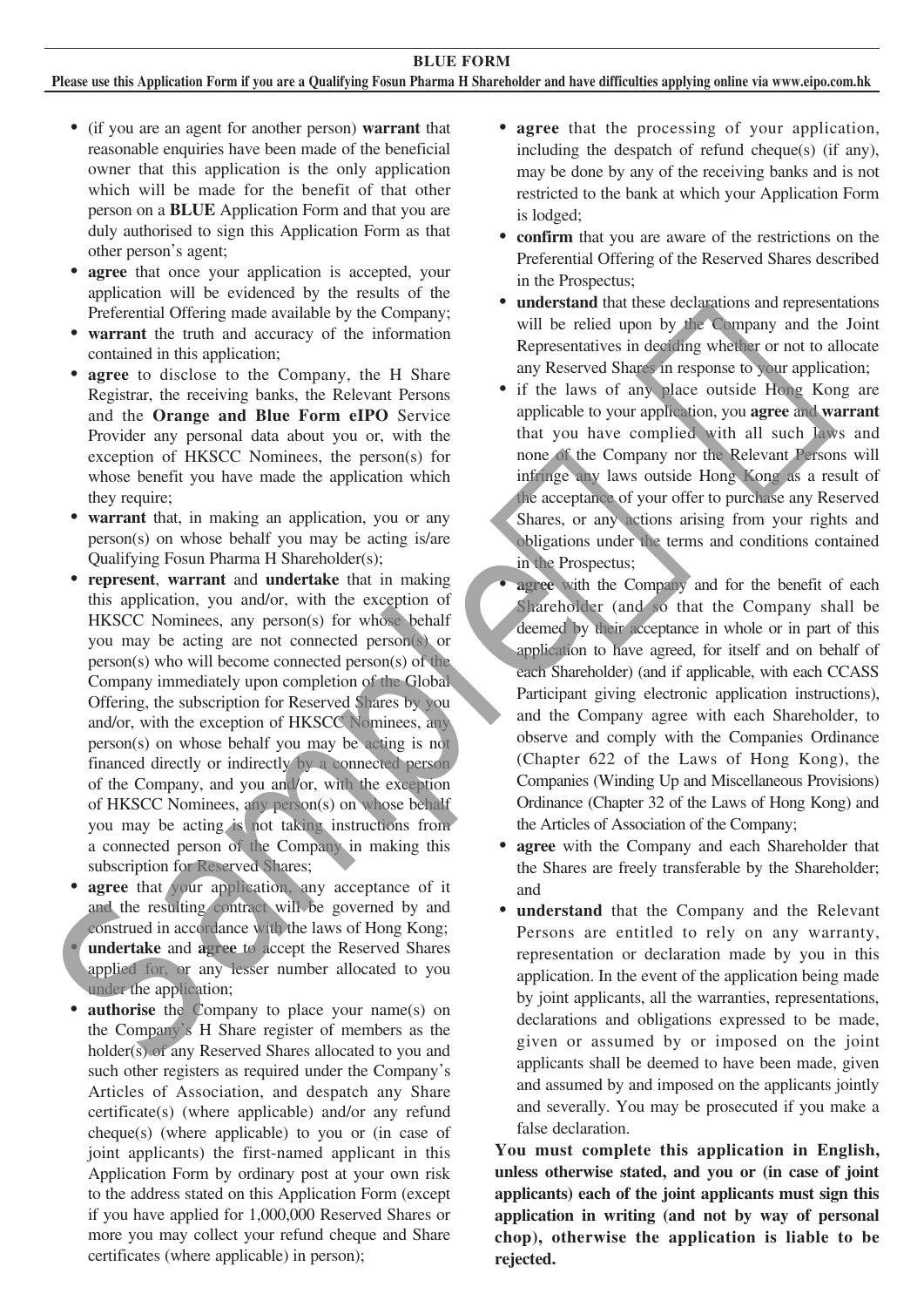**BLUE FORM Please use this Application Form if you are a Qualifying Fosun Pharma H Shareholder and have difficulties applying online via www.eipo.com.hk**

### **E. Power of attorney**

If your application is made by a person, duly authorised under a valid power of attorney, the Company and the Joint Representatives, as the Company's agent, may accept it at their discretion and on any conditions they think fit, including requiring evidence of the attorney's authority. The Company and the Joint Representatives, as the Company's agents, will have full discretion to reject or accept any application, in full or in part without giving any reason.

## **F. Determination of Offer Price**

The Offer Price is expected to be fixed on or around Tuesday, 17 September 2019. Applicants are required to pay the Maximum Offer Price of HK\$57.80 for each Offer Share (subject to refund) together with 1% brokerage fee, 0.0027% SFC transaction levy and 0.005% Stock Exchange trading fee. If the Offer Price is not agreed among the Company and the Joint Representatives (on behalf of the Underwriters) on or before Tuesday, 24 September 2019, the Global Offering will not proceed and will lapse.

### **Allotment of Reserved Shares**

Subject to the terms and conditions as set out herein and in the Prospectus, the Reserved Shares will be allotted after the application lists close.

The Company expects to announce the Offer Price, the level of indications of interest in the International Offering, the level of applications under the Hong Kong Public Offering and the Preferential Offering, and the basis of allocation of the Hong Kong Offer Shares and the Reserved Shares on Tuesday, 24 September 2019 in South China Morning Post (in English), Hong Kong Economic Times (in Chinese), the website of the Stock Exchange at **www.hkexnews.hk** and the Company's website **www.henlius.com**. Results of allocations and the Hong Kong Identity Card/passport/Hong Kong business registration numbers of successful applicants under the Hong Kong Public Offering and the Preferential Offering will be available on the above websites.

### **If your application for Reserved Shares is successful (in whole or in part)**

If you apply for 1,000,000 or more Reserved Shares and have provided all information required by this Application Form, you may collect your refund cheque(s) and/or share certificate(s) from Computershare Hong Kong Investor Services Limited, at Shops 1712-1716, 17th Floor, Hopewell Centre, 183 Queen's Road East, Wanchai, Hong Kong, from 9:00 a.m. to 1:00 p.m. on Tuesday, 24 September 2019 or such other place or date as notified by us in the newspapers.

If you are an individual who is eligible for personal collection, you must not authorise any other person to collect for you. If you are a corporate applicant which is eligible for personal collection, your authorised representative must provide a letter of authorisation from your corporation stamped with your corporation's chop.

Both individuals and authorised representatives must produce, at the time of collection, evidence of identity acceptable to Computershare Hong Kong Investor Services Limited.

If you do not collect your refund cheque(s) and/or share certificate(s) personally within the time period specified for collection, they will be despatched promptly to the address as specified on this Application Form by ordinary post at your own risk.

If you apply for less than 1,000,000 Reserved Shares, your refund cheque(s) and/or share certificate(s) will be sent to the address in your Application Form on or before Tuesday, 24 September 2019, by ordinary post and at your own risk. The Company will not issue temporary documents of title.

**Share certificates will only become valid at 8:00 a.m. on Wednesday, 25 September 2019 provided that the Global Offering has become unconditional in all respects and the right of termination under the Underwriting Agreements and described in the section headed "Underwriting" in the Prospectus has not been exercised. No receipt will be issued for sums paid on application. In the event that the Offer Price is less than the price per Reserved Share paid by you, the surplus application money (including the brokerage fee, the SFC transaction levy and the Stock Exchange trading fee attributable to such surplus) will be refunded to you without interest. Investors who trade Shares prior to the receipt of Share certificates or prior to the Share certificates becoming valid do so entirely at their own risk.**

**Circumstances in which you will not be allotted Reserved Shares**

You may not be allocated Reserved Shares for any of the following reasons:

## 1. **If your application is revoked:**

By completing and submitting an Application Form or giving electronic application instructions to HKSCC or through the **Blue Form eIPO** service, you agree that your application or the application made by HKSCC Nominees on your behalf cannot be revoked on or before the expiration of the fifth day after the time of the opening of the application lists (excluding for this purpose any day which is not a business day), unless a person responsible for the Prospectus under Section 40 of the Companies (Winding Up and Miscellaneous Provisions) Ordinance (Chapter 32 of the Laws of Hong Kong) gives a public notice under that section which excludes or limits the responsibility of that person for the Prospectus. This agreement will take effect as a collateral contract with the Company, and will become binding when you lodge this Application Form. This collateral contract will be in consideration of the Company agreeing that they will not offer any Reserved Shares to any person on or before Tuesday, 24 September 2019, except by means of one of the procedures referred to in the Prospectus. The OFF Prior is expected to be first on or around Wethesty. 25 september 2019. Applicants are required **Offering has become unconditional in all respects and the Tucky of the Copyre Maximum Offer Price of HKS57,80 for "p** 

If your application has been accepted, it cannot be revoked. For this purpose, acceptance of applications which are not rejected will be constituted by notification in the announcement of the results of allocation, and where such basis of allocation is subject to certain conditions or provides for allocation by ballot, such acceptance will be subject to the satisfaction of such conditions or results of the ballot, respectively.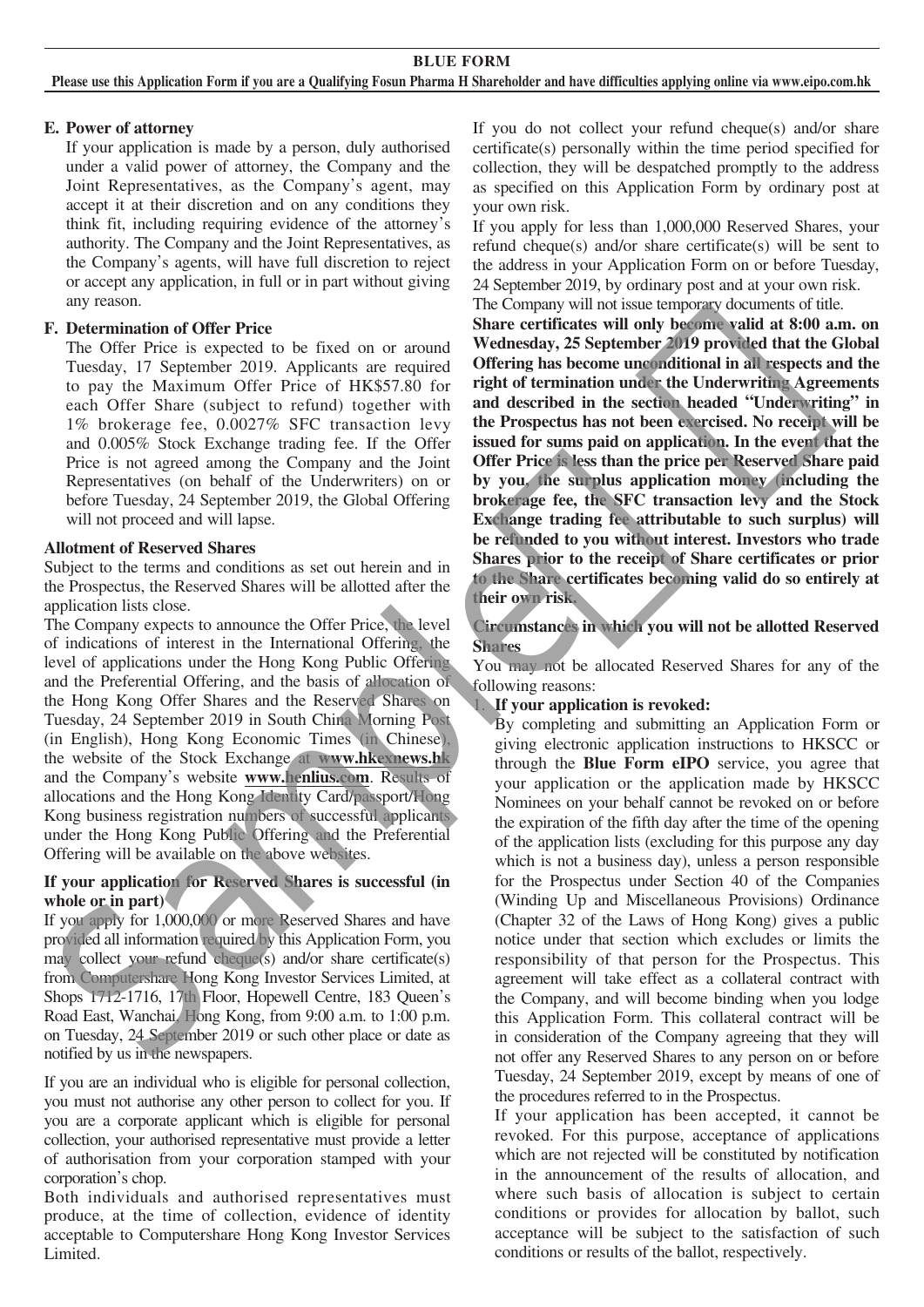## 2. **Full discretion of the Company, the Joint Representatives, and their respective agents or nominees, to reject or accept your application:**

The Company and the Joint Representatives or its or their respective agents or nominees, have full discretion to reject or accept any application, or to accept only part of any application. No reasons have to be given for any rejection or acceptance.

## 3. **If the allotment of Reserved Shares is void:**

The allotment of Reserved Shares to you will be void if the Listing Committee does not grant permission to list the Shares either:

- within three weeks from the closing of the application lists; or
- within a longer period of up to six weeks if the Listing Committee of the Stock Exchange notifies the Company of that longer period within three weeks of the closing date of the application lists.

### 4. **You will not receive any allotment if:**

- ‧ this Application Form is not completed in accordance with the instructions as stated herein;
- this Application Form has not been duly signed (only written signatures are acceptable) (or in the case of a joint application, not all applicants have signed);
- in respect of applicants who are corporate entities, this Application Form has not been duly signed (only written signature is acceptable) by an authorised officer or affixed with a company chop;
- the cheque/banker's cashier order/this Application Form is defective;
- ‧ this Application Form is not accompanied with a cheque/banker's cashier order or is accompanied by more than one cheque/banker's cashier order for each of the application for Assured Entitlement and excess application for Reserved Shares;
- the account name on cheque/banker's cashier order is not pre-printed or certified by the issuing bank;
- the cheque/banker's cashier order is not drawn on a Hong Kong dollar bank account in Hong Kong;
- the name of the payee indicated on the cheque/ banker's cashier order is not "**BANK OF CHINA (HONG KONG) NOMINEES LIMITED - HENLIUS BIOTECH PREFERENTIAL OFFER**";
- the cheque has not been crossed "Account payee only";
- the cheque was post-dated;
- the applicant's payment is not made correctly or the applicant pays by cheque or banker's cashier order and the cheque or banker's cashier order is dishonoured on its first presentation;
- the applicant's name/the first applicant's name on the joint application is not the same as the name preprinted or certified/endorsed by a person authorised by the drawee bank on the cheque/banker's cashier order;
- $alternation(s)$  to the application details on this Application Form has not been authorised by the signature(s) of the applicant(s);
- the Company believe that by accepting the application, the Company would violate the applicable securities or other laws, rules or regulations of the jurisdiction where this Application Form is received or where the applicant is resident; or
- ‧ the Company and the Joint Representatives, and their respective agents or nominees, exercise their discretion to reject or accept any application, or to accept only part of any application. No reasons have to be given for any rejection or acceptance.

5. If you are applying by using the **BLUE** Application Form for Assured Entitlement, you may apply for a number of Reserved Shares pursuant to your Assured Entitlement that is equal to or less than the number stated in Box B. If you intend to apply for a number of Reserved Shares that is less than your Assured Entitlement, you MUST apply for a number which is one of the numbers set out in the table in the **BLUE** Application Form and make a payment of the corresponding amount (other than HKSCC Nominees).

You need to complete and sign the **BLUE** Application Form for Assured Entitlement and submit one cheque (or banker's cashier order) for the exact amount of remittance printed in Box B or the corresponding amount payable as set out in the table in the **BLUE** Application Form. If you intend to apply for a number of Assured Entitlement which is not one of the numbers set out in the table in the **BLUE** Application Form for Assured Entitlement, you MUST apply by using **Blue Form eIPO** only. If you wish to apply for excess Reserved Shares in addition to your Assured Entitlement, you should complete and sign the **BLUE** Application Form for excess Reserved Shares and lodge it, together with a separate remittance for the full amount payable on application in respect of the excess Reserved Shares applied for or apply for through the **Blue Form eIPO** service via **www.eipo.com.hk**. the Share of the stress from the closing of the application<br>
within three weeks from the desiring of the application<br>
itselve of the second Shares power at the matter stated in Bive 1 is<br>
within a longer period of up to s

- 6. If you are applying by using the **BLUE** Application Form for excess Reserved Shares, you MUST apply for a number which is one of the numbers set out in the table in the **BLUE** Application Form for excess Reserved Shares and make a payment of the corresponding amount (other than HKSCC Nominees). You need to complete and sign the **BLUE** Application Form for excess Reserved Shares and submit a separate cheque (or banker's cashier order) for the exact amount of remittance. If you intend to apply for a number of excess Reserved Shares which is not one of the numbers set out in the table in the **BLUE** Application Form for excess Reserved Shares, you MUST apply by using **Blue Form eIPO** only.
- 7. If you intend to apply for both Reserved Shares pursuant to your Assured Entitlement and excess Reserved Shares, you must submit both the **BLUE** Application Form for Assured Entitlement and the **BLUE** Application Form for excess Reserved Shares. Each **BLUE** Application Form must be accompanied by a separate cheque (or banker's cashier order) for the exact amount of remittance.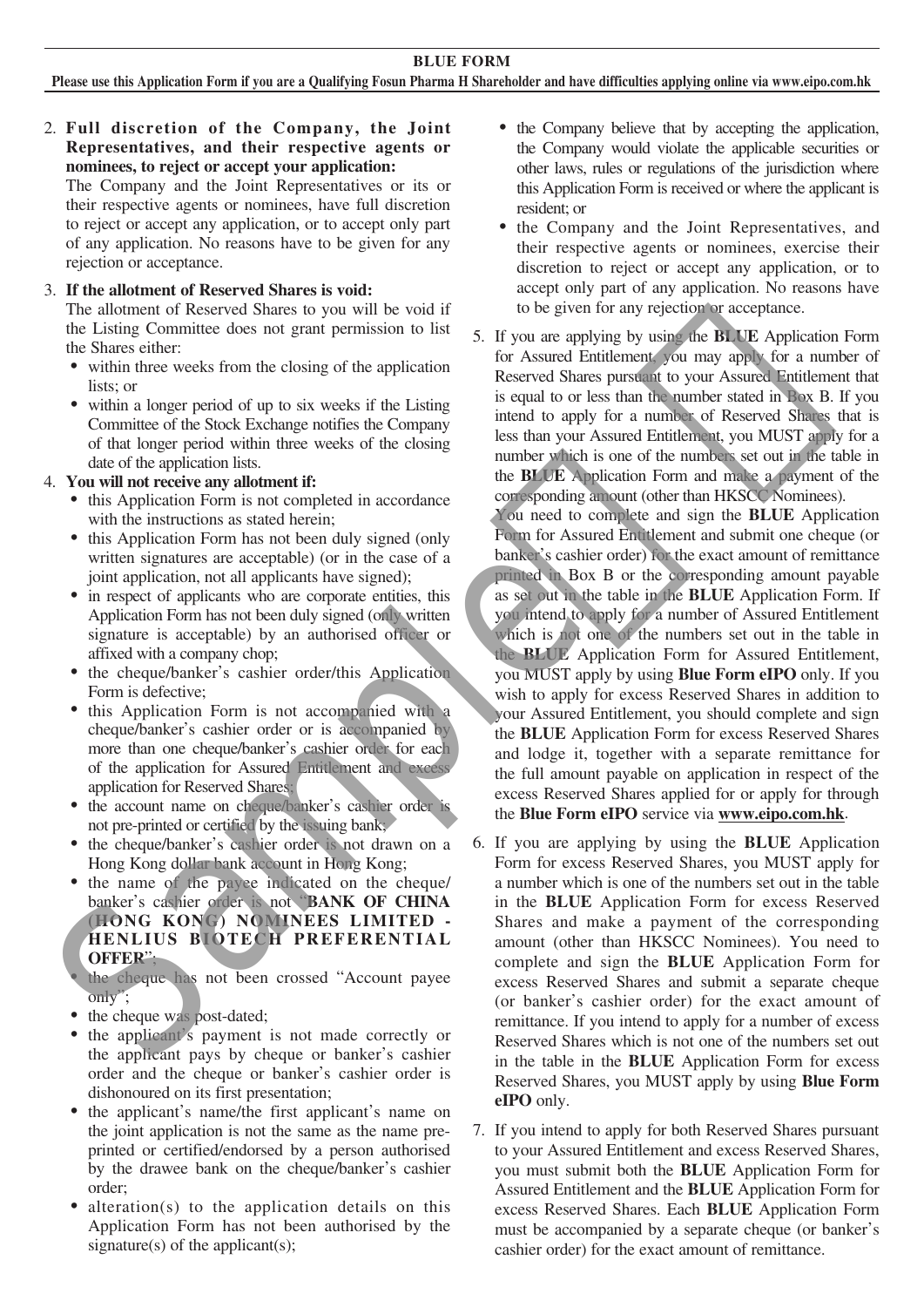### **Refund of your money**

If you do not receive any Reserved Shares or if your application is accepted only in part, the Company will refund to you your application monies (including the related 1% brokerage fee, 0.0027% SFC transaction levy and 0.005% Stock Exchange trading fee) or the appropriate portion thereof without interest. If the Offer Price is less than the Maximum Offer Price, the Company will refund to you the surplus application monies (including the related 1% brokerage fee, 0.0027% SFC transaction levy and 0.005% Stock Exchange trading fee) without interest. The refund procedures are stated in the "H. Despatch/Collection of Share Certificates/e-Refund Payment Institutions/Refund Cheques" in the "How to Apply for Hong Kong Offer Shares and Reserved Shares" section of the Prospectus.

### **Effect of the Information You Give to Computershare Hong Kong Investor Services Limited**

Computershare Hong Kong Investor Services Limited and its related bodies' corporate, directors, officers, employees and agents ("**Representatives**") expressly disclaim and exclude to the maximum extent permitted by law any liability for any loss or damage suffered or incurred by the applicant or any other person or entity however caused relating in any way to, or connected with, any information provided by or on behalf of the applicant on or in connection with this document or any services provided hereunder, or any other written or oral communication provided by or on behalf of the applicant in connection with this document or any services provided hereunder. This includes, without limitation, any errors or omissions in such information however caused, or the Representatives or any other person or entity placing any reliance on such information or any documentation, image, recording or reproduction of such information, or its accuracy, completeness, currency or reliability. concidents are the total in the 10-space of the Constraint and the conceller and the proposition of the processing of the Company and the Construction of the Construction of the Construction of the Construction of the con

## **Personal Data**

## **Personal information collection statement**

The main provisions of the Personal Data (Privacy) Ordinance (Chapter 486 of the Laws of Hong Kong) (the "Ordinance") came into effect in Hong Kong on December 20, 1996. This Personal Information Collection Statement informs the applicant for and holder of the Hong Kong Offer Shares of the policies and practices of the Company and its H Share Registrar in relation to personal data and the Ordinance.

## 1. **Reasons for the collection of your personal data**

From time to time it is necessary for applicants for securities or registered holders of securities to supply their latest correct personal data to the Company and its H Share Registrar when applying for securities or transferring securities into or out of their names or in procuring the services of the H Share Registrar. Failure to supply the requested data may result in your application for securities being rejected or in delay or inability of the Company or its H Share Registrar to effect transfers

or otherwise render their services. It may also prevent or delay registration or transfer of the Reserved Shares which you have successfully applied for and/or the despatch of Share certificate(s), and/or the despatch of refund cheque(s) to which you are entitled.

It is important that holders of securities inform the Company and the H Share Registrar immediately of any inaccuracies in the personal data supplied.

## 2. **Purposes**

The personal data of the applicants and the holders of securities may be used, held and/or stored (by whatever means) for the following purposes:

- ‧ processing of your application and refund cheque, where applicable, and verification of compliance with the terms and application procedures set out in this Application Form and the Prospectus and announcing results of allocations of the Reserved Shares;
- enabling compliance with all applicable laws and regulations in Hong Kong and elsewhere;
- registering new issues or transfers into or out of the name of holders of securities including, where applicable, in the name of HKSCC Nominees;
- ‧ maintaining or updating the registers of holders of securities of the Company;
- conducting or assisting in the conduct of signature verifications, any other verification or exchange of information;
- ‧ establishing benefit entitlements of holders of securities of the Company, such as dividends, rights issues and bonus issues, etc.;
- distributing communications from the Company and its subsidiaries;
- ‧ compiling statistical information and profiles of holders of securities;
- making disclosures as required by laws, rules or regulations (whether statutory or otherwise) in Hong Kong or elsewhere;
- ‧ disclosing relevant information to facilitate claims on entitlements; and
- any other incidental or associated purposes relating to the above and/or to enable the Company and the H Share Registrar to discharge their obligations to holders of securities and/or regulators and/or other purpose to which the holders of securities may from time to time agree.

## 3. **Transfer of personal data**

 Personal data held by the Company and the H Share Registrar relating to the applicants and the holders of securities will be kept confidential but the Company and the H Share Registrar, to the extent necessary for achieving the above purposes or any of them, may make such enquiries as they consider necessary to confirm the accuracy of the personal data and in particular, they may disclose, obtain or transfer (whether within or outside Hong Kong) the personal data of the applicants and the holders of securities to, from or with any and all of the following persons and entities: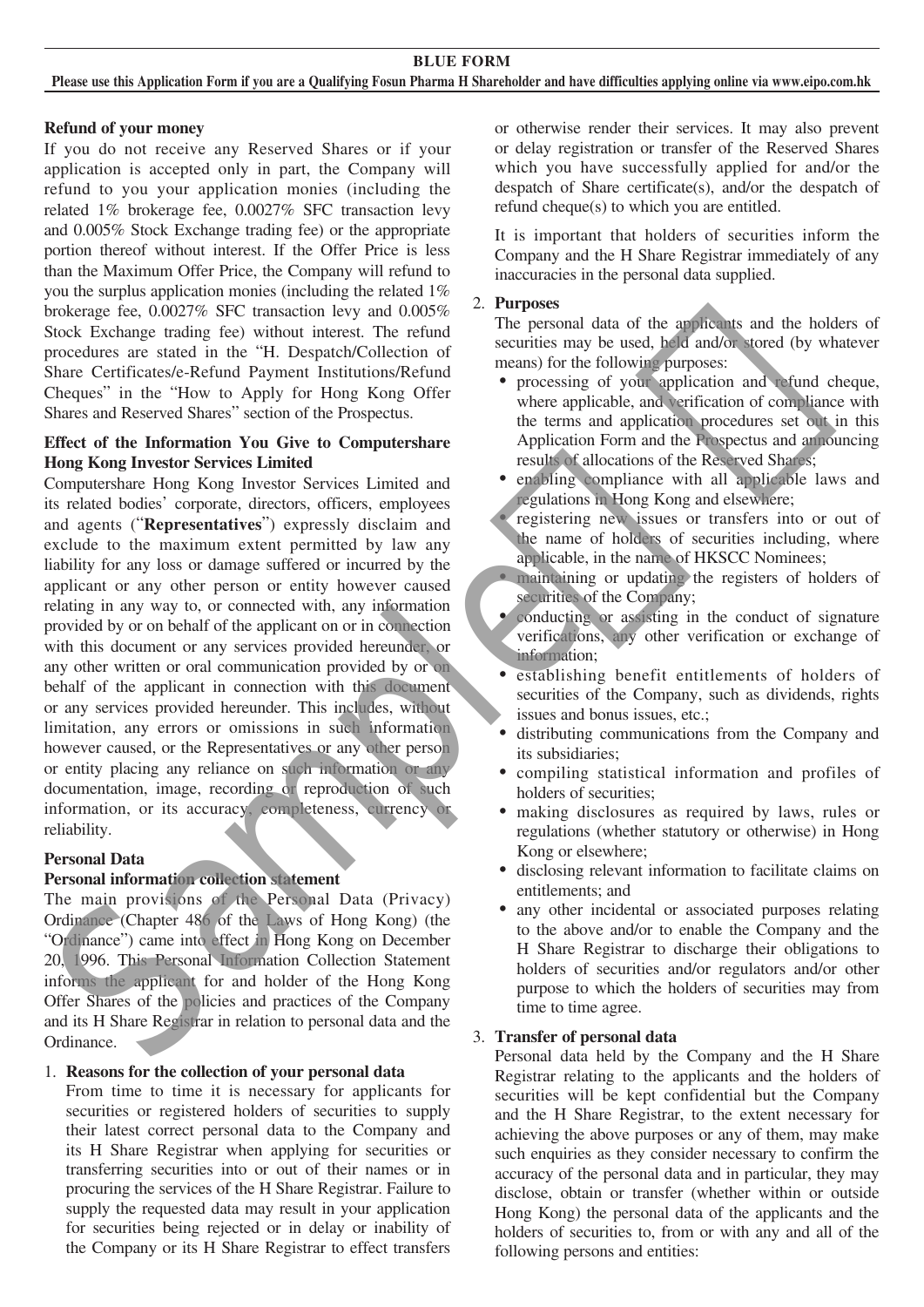#### **Please use this Application Form if you are a Qualifying Fosun Pharma H Shareholder and have difficulties applying online via www.eipo.com.hk**

- the Company or their respective appointed agents such as financial advisors and receiving bankers;
- ‧ HKSCC and HKSCC Nominees, who will use the personal data for the purposes of operating CCASS (in cases where the applicants have requested for the Reserved Shares to be deposited into CCASS);
- ‧ any agents, contractors or third-party service providers who offer administrative, telecommunications, computer, payment or other services to the Company and/or the H Share Registrar in connection with the operation of their respective businesses;
- ‧ the Stock Exchange, the SFC and any other statutory, regulatory or governmental bodies in Hong Kong or elsewhere; and
- ‧ any other persons or institutions with which the holders of securities have or propose to have dealings, such as their bankers, solicitors, accountants or stockbrokers.

#### 4. **Retention of personal data**

The Company and its H Share Registrar will keep the personal data of the applicants and holders of securities for as long as necessary to fulfil the purposes for which the personal data were collected. Personal data which is no longer required will be destroyed or dealt with in accordance with the Ordinance.

#### 5. **Access to and correction of personal data**

The Ordinance provides the applicants and the holders of securities with rights to ascertain whether the Company or the H Share Registrar holds their personal data, to obtain a copy of that data, and to correct any data that is inaccurate. In accordance with the Ordinance, the Company and the H Share Registrar have the right to charge a reasonable fee for the processing of any data access request. All requests for access to data or correction of data or for information regarding policies and practices and kinds of data held should be addressed to the Company, at its registered address disclosed in the section headed "Corporate Information" in the Prospectus or as notified from time to time in accordance with applicable law, for the attention of the company secretary, or the H Share Registrar for the attention of the privacy compliance officer. The last contribution of the SFC and any other standary<br>
The since of Assend Entitlemental product and the SFC and any other standary<br>
realization equivalent in the second contribution of the control of the same standard

**By signing this Application Form, you agree to all of the above.**

#### **How to make your application**

**Instead of using the BLUE Application Form, you may apply for Reserved Shares through the Blue Form eIPO service at www.eipo.com.hk and make payment using PPS or the internet banking payment methods.**

1. **If you are applying by using the BLUE Application Form for Assured Entitlement**, you may apply for a number of Reserved Shares pursuant to your Assured Entitlement that is equal to or less than the number stated

in Box B in the Application Form. If you intend to apply for a number of Reserved Shares that is less than your Assured Entitlement, you MUST apply for a number which is one of the numbers set out in the table in the **BLUE** Application Form for Assured Entitlement, you should (i) write the number of Reserved Shares applied for and the amount payable (as set out in the table in the Application Form); (ii) complete and sign the Application Form; and (iii) submit one cheque (or banker's cashier order) for the same amount that you have written in the Application Form (other than HKSCC Nominees). If you intend to apply for a number of Assured Entitlement which is not one of the numbers set out in the table in the **BLUE** Application Form for Assured Entitlement, you MUST apply by using **Blue Form eIPO** only. If you wish to apply for excess Reserved Shares in addition to your Assured Entitlement, you should complete and sign the **BLUE** Application Form for excess Reserved Shares and lodge it, together with a separate remittance for the full amount payable on application in respect of the excess Reserved Shares applied for or apply for through the **Blue Form eIPO** service via **www.eipo.com.hk**. If you intend to apply for a number of Reserved Shares that is equal to your Assured Entitlement, you should (i) complete and sign the Application Form and (ii) submit one cheque (or banker's cashier order) for the exact amount of remittance printed in Box B in the Application Form.

**If you are applying by using the BLUE Application Form for excess Reserved Shares**, you should (i) write the number of excess Reserved Shares applied for and the amount payable (as set out in the table on the Application Form); (ii) complete and sign the Application Form; and (iii) submit one separate cheque (or banker's cashier order) for the same amount that you have written on the Application Form. The number of excess Reserved Shares that you intend to apply for MUST be one of the numbers set out in the table in the Application Form for excess Reserved Shares (other than HKSCC Nominees). If you intend to apply for a number of excess Reserved Shares which is not one of the numbers set out in the table in the **BLUE** Application Form for excess Reserved Shares, you MUST apply by using **Blue Form eIPO** only.

2. Complete the form and sign it. **Only written signatures will be accepted**.

3. Staple your cheque or bank's cashier order to the form. You must pay for the application for Assured Entitlement by one **cheque** or by one **banker's cashier order** and/ or pay for the application for excess Reserved Shares by one cheque or by one banker's cashier order. Each application must be accompanied by either a separate cheque or banker's cashier order.

#### **If you pay by cheque, the cheque must:**

- be in Hong Kong dollars;
- ‧ be drawn on your Hong Kong dollar bank account in Hong Kong;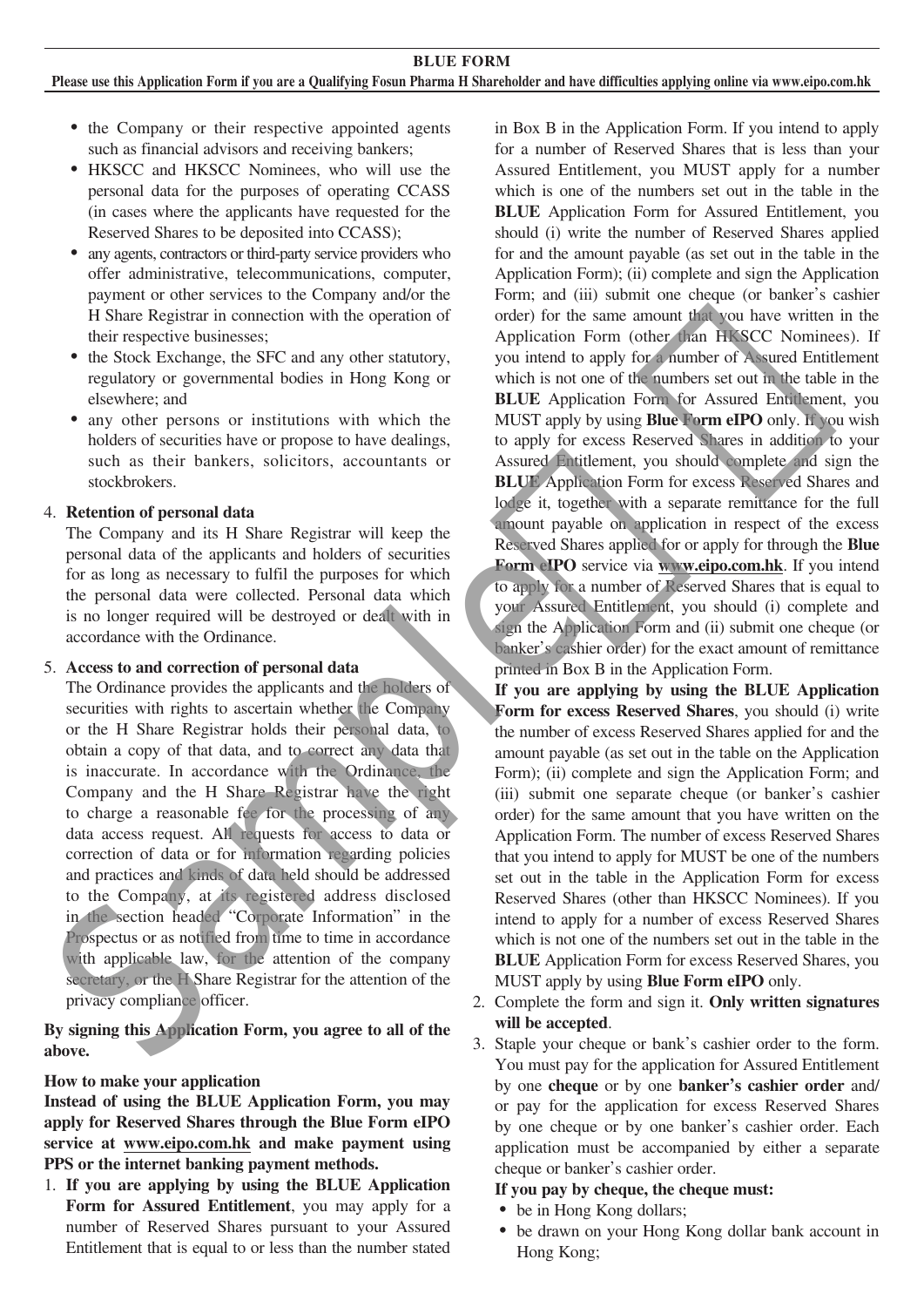**BLUE FORM**

**Please use this Application Form if you are a Qualifying Fosun Pharma H Shareholder and have difficulties applying online via www.eipo.com.hk**

- show your account name. This name must either be preprinted on the cheque, or be endorsed at the back by a person authorised by the bank. This account name must be the same name as the name on this form. If it is a joint application, the account name must be the same as the name of the first-named applicant;
- ‧ be made payable to "**BANK OF CHINA (HONG KONG) NOMINEES LIMITED - HENLIUS BIOTECH PREFERENTIAL OFFER**";
- ‧ be crossed "Account Payee Only"; and
- not be post-dated.

#### **Your application may be rejected if your cheque:**

- ‧ does not meet all these requirements; or
- is dishonoured on its first presentation.

### **If you pay by banker's cashier order, the cashier order must:**

- be in Hong Kong dollars;
- be issued by licensed banks in Hong Kong, and have your name certified at the back of the order by a person authorised by the bank. The name on the back of the order and the name on this Application Form must be the same. If it is a joint application, the name at the back of the order must be the same as the name of the first-named applicant;
- ‧ be made payable to "**BANK OF CHINA (HONG KONG) NOMINEES LIMITED - HENLIUS BIOTECH PREFERENTIAL OFFER**";
- ‧ be crossed "Account Payee Only"; and
- not be post-dated.

Your application is liable to be rejected if your cheque or banker's cashier order does not meet all these requirements.

4. Fold this Application Form once and lodge it to one of the collection boxes at any of the following branches of Bank of China (Hong Kong) Limited and CMB Wing Lung Bank Limited:

### **Bank of China (Hong Kong) Limited**

| <b>District</b>         | <b>Branch Name</b>            | <b>Address</b>                                                                        |
|-------------------------|-------------------------------|---------------------------------------------------------------------------------------|
| <b>Hong Kong Island</b> | Des Voeux Road<br>West Branch | 111-119 Des Voeux Road West,<br>Hong Kong                                             |
|                         | Chai Wan Branch               | Block B, Walton Estate, 341-343<br>Chai Wan Road, Chai Wan, Hong<br>Kong              |
| Kowloon                 | Telford Plaza Branch          | Shop Unit P2-P7, Telford Plaza,<br>No.33 Wai Yip Street, Kowloon<br>Bay, Kowloon      |
|                         | Olympian City Branch          | Shop 133, 1/F, Olympian City 2, 18<br>Hoi Ting Road, Kowloon                          |
| <b>New Territories</b>  | Metro City Branch             | Shop 209, Level 2, Metro City<br>Phase 1, Tseung Kwan O, New<br>Territories           |
|                         | Ma On Shan Plaza Branch       | Shop 2103, Level 2, Ma On Shan<br>Plaza, Sai Sha Road, Ma On Shan,<br>New Territories |

#### **CMB Wing Lung Bank Limited**

| <b>District</b>         | <b>Branch Name</b>   | Address                                           |
|-------------------------|----------------------|---------------------------------------------------|
| <b>Hong Kong Island</b> | Head Office          | 45 Des Voeux Road Central                         |
|                         | Kennedy Town Branch  | 28 Catchick Street                                |
| Kowloon                 | Mongkok Branch       | B/F CMB Wing Lung Bank Centre,<br>636 Nathan Road |
|                         | Tsim Sha Tsui Branch | 4 Carnaryon Road                                  |
| <b>New Territories</b>  | Tsuen Wan Branch     | 251 Sha Tsui Road                                 |

5. This Application Form can be lodged at these times:

|  | Thursday, 12 September 2019 - 9:00 a.m. to 5:00 p.m. |  |  |                                                      |
|--|------------------------------------------------------|--|--|------------------------------------------------------|
|  | Friday, 13 September 2019 - 9:00 a.m. to 5:00 p.m.   |  |  |                                                      |
|  | Monday, 16 September 2019 - 9:00 a.m. to 5:00 p.m.   |  |  |                                                      |
|  |                                                      |  |  | Tuesday, 17 September 2019 - 9:00 a.m. to 12:00 noon |

- 6. The latest time for lodging your application is 12:00 noon on Tuesday, 17 September 2019 or, if the application lists are not open on that day, then by 12:00 noon on the next day the lists are open. The application lists will be open between 11:45 a.m. and 12:00 noon on that day, subject only to weather conditions. The application lists will not open if there is:
	- a typhoon warning signal 8 or above;
	- an extreme condition caused by a super typhoon announced by the Government of the Hong Kong Special Administrative Region; or
	- a "black" rainstorm warning

in force in Hong Kong at any time between 9:00 a.m. and 12:00 noon on Tuesday, 17 September 2019. Instead they will be open between 11:45 a.m. and 12:00 noon on the next business day which does not have either of those warnings and/or extreme condition in force at any time between 9:00 a.m. and 12:00 noon. Business day means a day that is not a Saturday, Sunday or public holiday in Hong Kong. For the pressure data these equilibre (and the sequence of the material three colors and the sequence of the sequence of the sequence of the sequence of the sequence of the sequence of the sequence of the sequence of the

**7. The right is reserved to present all or any remittances for payment. However, your cheque or banker's cashier order will not be presented for payment before 12:00 noon on Tuesday, 17 September 2019. You will not be given a receipt for your payment. The Company will retain any interest accrued on your application monies. The right is also reserved to retain any Share certificate(s) and/or any surplus application money(ies) or refunds pending clearance of your cheque or banker's cashier order.**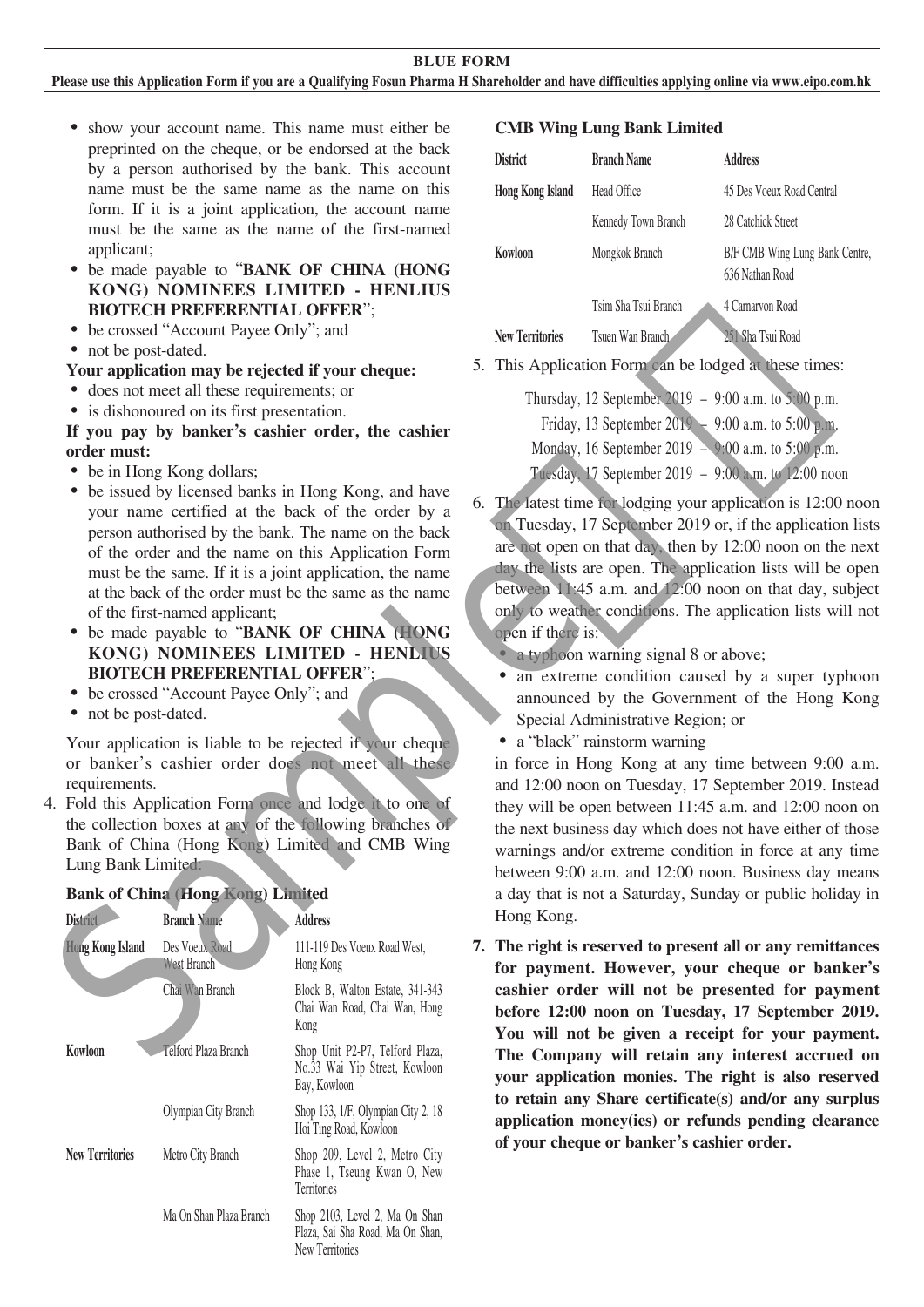**閣下如為合資格復星醫藥 H股股東且透過www.eipo.com.hk 進行網上申請時遇到困難,請使用本申請表格**



# **Shanghai Henlius Biotech, Inc.**

**上海復宏漢霖生物技術股份有限公司**

(於中華人民共和國註冊成立的股份有限公司)

**全球發售**

### **申請條件**

除另有指明外,此等條件所用詞彙具備招股章程 所賦予的相同涵義。

## **甲. 申請人資格**

- 1. 閣下(申請人)及 閣下為其利益而提出 申請的任何人士必須為合資格復星醫藥 H股股東並年滿18歲。
- 2. 如 閣下屬商號,則須以個別成員的名 義而非以商號的名義作出申請。
- 3. 如 閣下屬法人團體,申請表格必須加 蓋公司印鑑(附有公司名稱)並由獲正式 授權的高級職員簽署,並須註明其代表 身份。
- 4. 除上市規則及聯交所發出的指引信許可 的情況或聯交所已授予的任何相關豁免 批准外,倘若 閣下或(香港結算代理人 除外) 閣下為其利益而提出申請的任何 人士為下列人士,則不得申請認購任何 預留股份:
	- ‧ 本公司及╱或任何附屬公司之股份 的現有實益擁有人;
	- ‧ 本公司及╱或本公司任何附屬公司 之董事或最高行政人員;
	- 上述任何人士的聯繫人;
	- 本公司的關連人士或於緊隨全球發 售完成後將成為本公司關連人士的 人士;或
	- ‧ 不合資格復星醫藥H股股東。

不合資格復星醫藥H股股東指於記錄日 期登記地址位於香港以外司法權區或據 復星醫藥另行得悉為香港以外司法權區 居民的復星醫藥H股股東,復星醫藥及 本公司董事根據彼等就該等股東所作出 的查詢,考慮到有關復星醫藥H股股東 所處有關司法權區法律的限制或該司法 權區有關監管機構或證券交易所的規定 後,認為將彼等排除在優先發售之外屬 必要或合宜者。

不管招股章程或本申請表格的任何其他 條文或**藍表eIPO**服務的條款及條件,倘 本公司全權酌情信納有關交易獲豁免或 毋須遵守導致上述限制的法例或規例, 則本公司保留權利允許任何復星醫藥H 股股東接納其預留股份的保證配額。

5. 聯名申請人的總數不可超過四人。

## **乙. 分配預留股份**

倘有效申請之預留股份數目少於或相等 於 閣下之保證配額,在受本申請表格所 載條款及條件的規限下,且假設優先發售 之條件已達成,則申請將會獲全數接納。 倘申請的預留股份數目少於 閣下的保證配 額, 閣下**必須**申請本申請表格內數目及款 項一覽表所列的其中一個數目並支付相應款 額(香港結算代理人除外)。倘 閣下擬申請 並非**藍色**申請表格申請保證配額表中載列的 其中一個保證配額數目, 閣下**必須**用**藍表 eIPO**申請。倘 閣下擬申請保證配額以外的 超額預留股份,則須填妥並簽署申請超額預 留股份之**藍色**申請表格,並單獨匯款足額支 付所申請超額預留股份的應付股款,或透過 **www.eipo.com.hk**使 用 **藍 表eIPO**服務遞交 申請。倘申請的預留股份數目多於 閣下的 保證配額,相關保證配額的申請將獲全數接 納,但超額預留股份的申請則只在有足夠的 可用預留股份的情況下方獲接納。倘預留股 份的超額申請: 《有相關》,如果是是最重量的。《全會,不會,不會,不會,不會,不會,不會,不會,不會是是要是的。我們的批准。我們的批准。我們的批准,我們的出現,我們的出現了,我們的出現了,我們的出現的,我們的出現最高的。我們的出現,我們的出現的。我們的出現的,我們的出現的。我們的出現的,我們的出現的。我們的出現的。我們的出現的。我們的出現的。我們的出現的,我們就是一個的。我們的一個的,我們的一個的。我們的一個的,我們的一個的。我們的一個的,我們的是一

- (i) 少於可用預留股份,則可用預留股份將 首先悉數分配以滿足該等預留股份的超 額申請,而其後將由聯席代表酌情分配 至國際發售;
- (ii) 與可用預留股份相同,則可用預留股份 將悉數分配以滿足該等預留股份的超額 申請;或

## **藍表**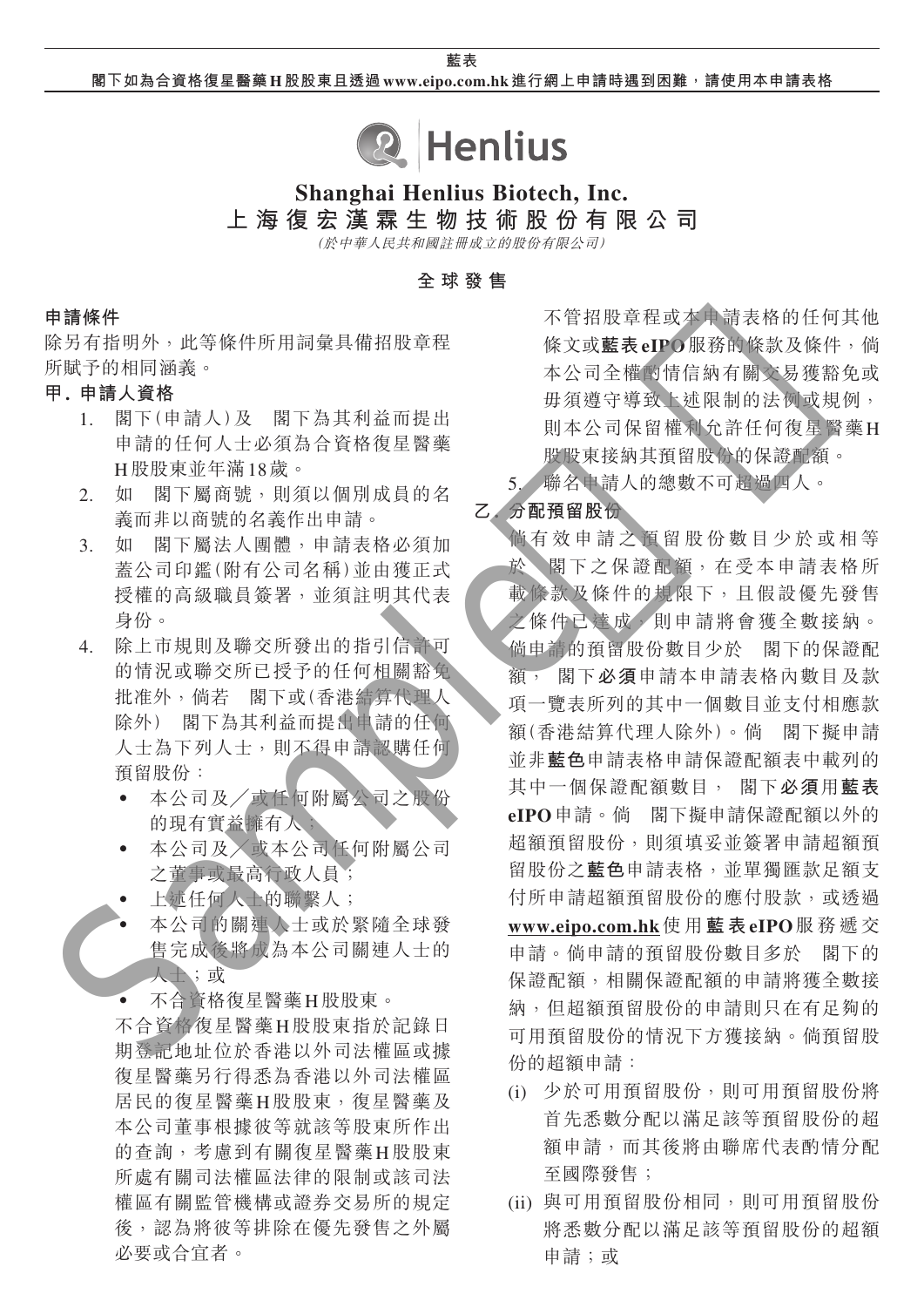**藍表**

## **閣下如為合資格復星醫藥 H股股東且透過www.eipo.com.hk 進行網上申請時遇到困難,請使用本申請表格**

(iii) 多於可用預留股份,則可用預留股份將 按與香港公開發售超額認購情況下常用 的分配基準一致的分配基準分配,當中 認購額較細的申請將獲較高的分配百分 比。倘滿足超額申請後有任何剩餘的股 份,有關股份將由聯席代表酌情重新分 配至國際發售。為補足股份的零碎持有 量至一手完整持有量而作出的任何超額 申請將不會獲得優先處理。

除上述者外,優先發售將不受國際發售與香 港公開發售之間的回補安排所限。未附帶正 確金額申請款項的任何申請將視為完全無效 且不會向有關申請人配發任何預留股份。

除透過**藍表eIPO**服務(**www.eipo.com.hk**)或 **藍色**申請表格申請預留股份外,合資格復星 醫藥H股股東亦可使用**白色**或**黃色**申請表格 或透過中央結算系統向香港結算發出電子認 購指示或透過**白表eIPO**服務作出一份香港 發售股份申請。

合資格復星醫藥H股股東根據香港公開發售 使用**白色**或**黃色**申請表格或向香港結算發出 電子認購指示或透過**白表eIPO**服務申請香 港發售股份,在配額或分配方面並無優先 權。

合資格復星醫藥H股股東可按其各自於記錄 日期每持有132股復星醫藥H股股份的完整 倍數獲發保證配額一個預留股份的基準提出 申請。於記錄日期持有少於132股復星醫藥 H股的合資格復星醫藥H股股東將不會享有 預留股份的保證配額,但仍有權透過申請超 額預留股份參與優先發售。 Sample樣版

## **丙. 補充資料**

倘刊發招股章程的任何補充文件,已提交 申請的申請人可能會或可能不會(視乎補充 文件所載資料而定)獲通知彼等須確認其申 請。如申請人已獲通知但未有根據獲通知的 程序確認彼等的申請,則所有未經確認申請 將會無效。受上文所規限,申請一經提交即 不得撤銷,而申請人將視為根據已按經補充 的招股章程提出申請。

## **丁. 填交本申請表格的效用**

本申請表格一經填妥及提交,即表明 閣下 (及如屬聯名申請人,即 閣下與聯名申請 人共同及個別)本身或(如作為代理人或代名

人)代表委託 閣下作為代理人或代名人的 每名人士:

- ‧ **指示**及**授權**本公司及╱或聯席代表(或 彼等各自的代理或代名人),根據本公 司章程細則的規定,代表 閣下簽立任 何過戶表格、成交單據或其他文件,並 代表 閣下辦理其他一切必需手續,以 完成以 閣下名義登記 閣下獲分配的 任何預留股份,或以其他方式令招股章 程及本申請表格所述的各項安排落實生 效;
- ‧ **承諾**簽署所有文件及辦理所有必需手 續,以便可按本公司章程細則的規定, 讓 閣下登記成為 閣下獲分配的預留 股份的持有人;
- ‧ **聲明**、**保證**及**承諾** 閣下明白預留股份 並無亦不會根據《美國證券法》進行登 記,而(香港結算代理人除外) 閣下

或 閣下作為其代表或為其利益購買預 留股份的任何其他人士身處美國境外(定 義見S規例)及S規例第902條第(h)(3)段 所述的人士;

- ‧ **確認** 閣下提出本申請時僅依賴招股章 程所載的資料及陳述,而除招股章程任 何補充文件所載者外,將不會依賴任何 其他資料或陳述;
- ‧ **同意**本公司、有關人士或**橙表及藍表 eIPO**服務供應商現時及日後均毋須對並 非載於招股章程(及其任何補充文件)的 任何資料及陳述負責;
- ‧ **同意**(在不損害 閣下可能擁有的任何其 他權利的情況下)本申請一經接納,即不 得因無意的失實陳述而撤銷;
- ‧ (如申請由代理代表 閣下提出)**保 證** 閣下已向 閣下的代理有效及不可 撤回地授予一切必需的權力及授權以提 出本申請;
- ‧ (如 閣下為他人的代理)**保證**已向實益 擁有人作出合理查詢,證實本申請乃為 該人士利益以**藍色**申請表格而作出的唯 一申請,而 閣下已獲正式授權,以該 人士代理的身份簽署本申請表格;
- ‧ **同意** 閣下的申請一經接納, 閣下的申 請將以本公司公佈的優先發售結果為證 明;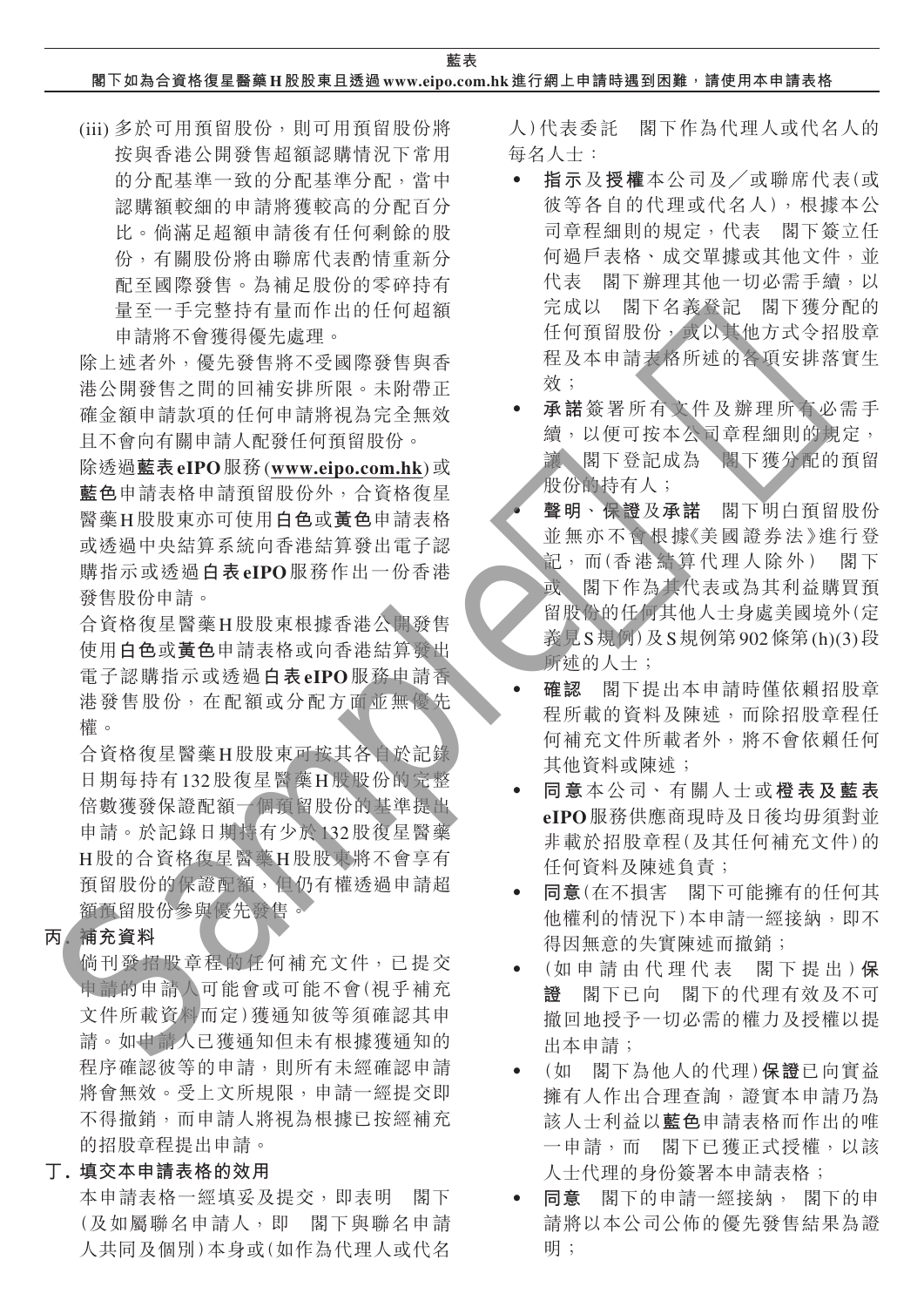## **閣下如為合資格復星醫藥 H股股東且透過www.eipo.com.hk 進行網上申請時遇到困難,請使用本申請表格**

- ‧ **保證**本申請所載資料屬真實及準確;
- ‧ **同意**向本公司、H股證券登記處、收款 銀行、有關人士及**橙表及藍表eIPO**服務 供應商披露彼等所需關於 閣下或(香港 結算代理人除外) 閣下為其利益提出申 請的人士的任何個人資料;
- ‧ **保證**在提出申請時, 閣下或 閣下可能 代其行事之任何人士為合資格復星醫藥 H股股東;
- ‧ **聲 明**、 **保 證** 及 **承 諾**,在提出本申請 時, 閣下及/或(香港結算代理人除 外) 閣下可能代其行事之任何人士並非 關連人士,亦並非將在緊隨全球發售完成 後成為本公司關連人士的人士,而 閣下 及╱或(香港結算代理人除外) 閣下可 能代其行事之任何人士認購預留股份並非 直接或間接由本公司的關連人士提供資 金,且 閣下及╱或(香港結算代理人除 外) 閣下可能代其行事之任何人士並非 根據本公司關連人士的指示作出預留股份 的是次認購; Sample樣版
	- ‧ **同意** 閣下的申請、接納申請及由此而 產生的合約均受香港法例管轄、並按其 詮釋;
	- ‧ **承諾**並**同意**接納所申請的預留股份, 或 閣下根據申請所獲分配的任何較少 數目;
	- ‧ **授權**本公司將 閣下的姓名╱名稱列 入H股股份登記冊,作為 閣下獲分配 的任何預留股份的持有人,及根據本公 司章程細則規定的本公司股東名冊內, 並按本申請表格上所示地址以普通郵遞 方式寄發任何股票(如適用)及╱或任何 退款支票(如適用予 閣下或(如為聯名 申請人)本申請表格內排名首位的申請 人,郵誤風險概由 閣下自行承擔(除非 如 閣下申請1,000,000股或以上預留股 份,則可親自領取 閣下的退款支票及 股票(如適用));
	- ‧ **同意**任何收款銀行,而不限於 閣下遞 交申請表格的銀行,可處理 閣下的申 請,包括寄發退款支票(如有);
- ‧ **確認** 閣下知悉招股章程所述有關預留 股份的優先發售限制;
- ‧ **明白**本公司及聯席代表將依賴此等聲明 及陳述,以決定是否就 閣下提出的申 請向 閣下分配任何預留股份;
- ‧ 倘香港境外任何地方的法律適用於 閣 下的申請,則 閣下**同意**並**保證**, 閣下 已遵守所有該等法律,而本公司或有關 人士概不會因接納 閣下購買任何預留 股份的要約,或因 閣下在招股章程所 載條款及條件項下的權利與責任所產生 的任何行動而觸犯香港境外任何法律;
- ‧ 向本公司(並為各股東的利益)表示**同意** (及從而使本公司(為其本身並代表各股 東)藉其接納全部或部分本申請而視為已 同意)(及(如適用)向發出電子認購指示 的各中央結算系統參與者表示同意),以 及本公司向各股東表示同意,遵守及符 合香港法例第622章公司條例、香港法 例第32章公司(清盤及雜項條文)條例及 本公司章程細則;
- ‧ 向本公司及各股東表示**同意**股份可由該 股東自由轉讓;及
- ‧ **明白**本公司及有關人士均有權依賴 閣 下於本申請作出的任何保證、陳述或聲 明。倘為聯名申請人提出的申請,表示 由聯名申請人提出、作出或承擔或須履 行的所有保證、陳述、聲明及責任,均 視為由各申請人共同及個別地提出、作 出及承擔及須履行。 閣下如作出虛假 聲明可被檢控。

**除另有註明外, 閣下必須以英文填妥本申 請,而 閣下或(倘為聯名申請人)各聯名申 請人必須親筆簽署本申請(不得以個人印章 代替),否則申請可被拒絕受理。**

## **戊. 授權書**

倘 閣下的申請由根據授權書獲正式授權的 人士提出,本公司及聯席代表(作為本公司的 代理)可酌情按彼等認為合適的任何條件(包 括出示代表的授權證明文件)接納申請。本 公司及聯席代表(作為本公司的代理)將可全 權酌情決定拒絕或接納任何申請的全部或部 分,而毋須提供任何理由。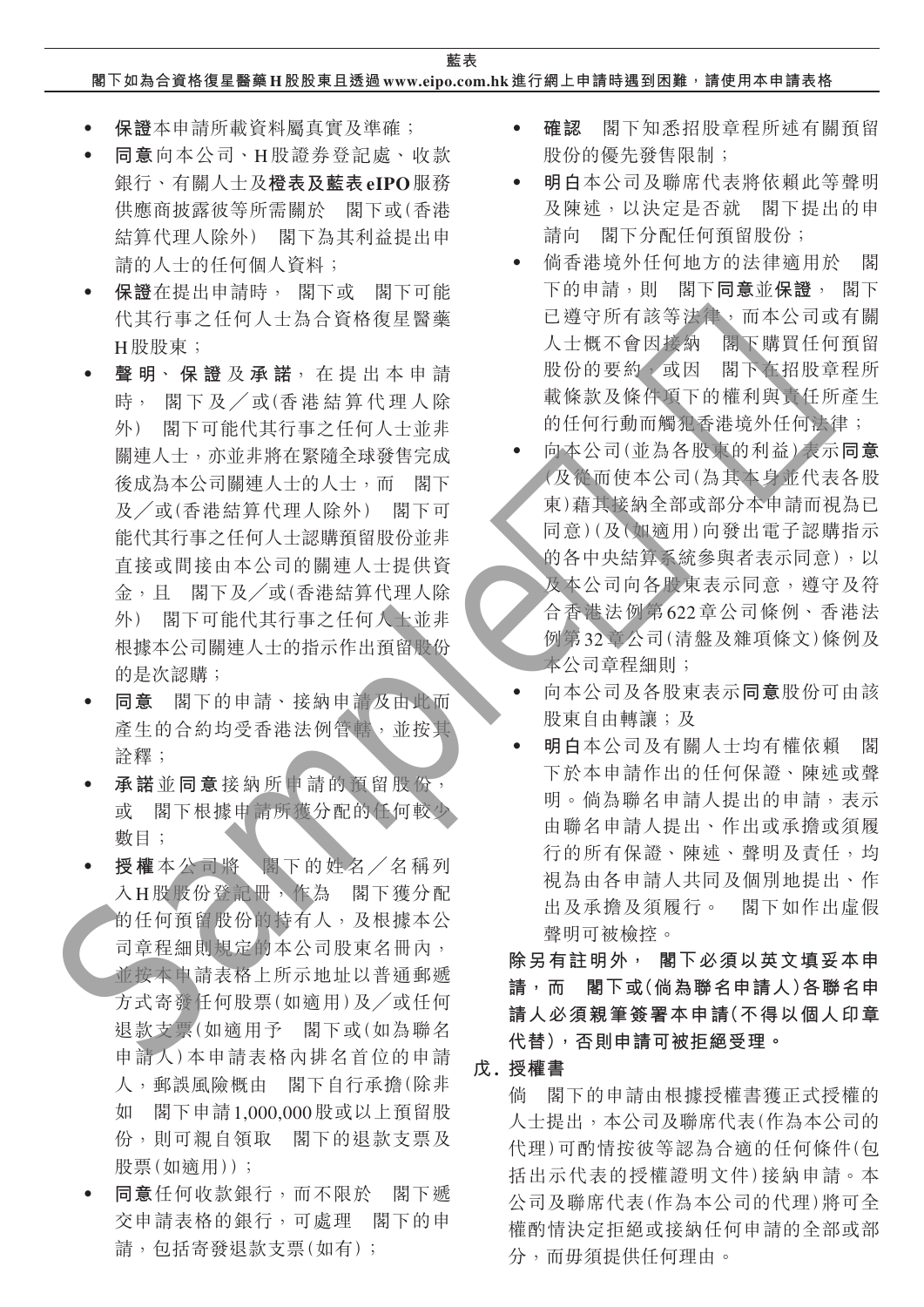**藍表**

## **己. 釐定發售價**

預期發售價於二零一九年九月十七日(星期二)或 前後釐定。申請人須繳付每股發售股份57.80港 元(多繳款項可予退還)的最高發售價,另加1% 經紀佣金、0.0027%證監會交易徵費及0.005%聯 交所交易費。倘若本公司與聯席代表(代表包銷 商)並無於二零一九年九月二十四日(星期二)或 之前協定發售價,全球發售將不會進行並將告失 效。

## **預留股份的配發**

在本申請表格及招股章程載列的條款及條件規限 下,預留股份將於截止辦理申請登記後配發。

本公司預期於二零一九年九月二十四日(星期二) 在《南華早報》(英文)、《香港經濟日報》(中文)、 聯交所網站(**www.hkexnews.hk**)及本公司網站 (**www.henlius.com**)公佈發售價、國際發售的踴 躍程度、香港公開發售及優先發售的認購水平以 及香港發售股份及預留股份的分配基準。香港公 開發售及優先發售的分配結果及成功申請人的香 港身份證╱護照╱香港商業登記號碼亦同於上述 網站公佈。

## **倘 閣下成功申請認購(全部或部分)預留股份**

如 閣下申請認購1,000,000股或以上預留股 份,且已提供本申請表格所規定全部資料, 閣 下可於二零一九年九月二十四日(星期二)或本公 司在報章上公佈的其他地點或日期的上午九時正 至下午一時正,親身前往香港中央證券登記有限 公司(地址為香港灣仔皇后大道東183號合和中 心17樓1712-1716室)領取 閣下的退款支票及 ╱或股票。

如 閣下為個人申請人並合資格親身領取, 閣 下不得授權任何其他人士代領。如 閣下為公司 申請人並合資格親身領取, 閣下的授權代表須 攜同蓋上公司印鑑的授權書領取。

個人申請人及授權代表領取時均須出示香港中央 證券登記有限公司接納的身份證明文件。

如 閣下並無在指定領取時間內親身領取退款支 票及╱或股票,有關退款支票及╱或股票將會立 刻以普通郵遞方式寄往本申請表格所示地址,郵 誤風險由 閣下承擔。

如 閣下申請認購1,000,000股以下預留股 份, 閣下的退款支票及╱或股票將於二零一九 年九月二十四日(星期二)或之前以普通郵遞方式 寄往 閣下申請表格所示地址,郵誤風險由 閣 下承擔。

本公司不會發出臨時所有權文件。

**股票僅會於全球發售在所有方面成為無條件及招 股章程「包銷」一節所述的包銷協議終止權利並無 行使的情況下,方會於二零一九年九月二十五日 (星期三)上午八時正成為有效的所有權憑證。 已繳付的申請款項將不獲發收據。倘發售價低 於 閣下支付的每股預留股份價格,多繳的申請 款項(包括多繳款項應佔的經紀佣金、證監會交 易徵費及聯交所交易費)將不計利息退還予 閣 下。投資者在收到股票前或在股票成為有效前買 賣股份,須自行承擔全部風險。**

## **閣下不獲配發預留股份的情況**

閣下可能基於下列任何理由而不獲分配預留股 份:

## 1. **倘 閣下的申請被撤回:**

填妥及遞交申請表格或向香港結算或利用**藍表 eIPO**服務發出電子認購指示後,即表示 閣下 同意不得於開始辦理申請登記後第五日(就此而 言,不包括任何非營業日)屆滿或之前撤回申請 或香港結算代理人代表 閣下提出的申請,除非 根據香港法例第32章公司(清盤及雜項條文)條 例第40條對招股章程負責的人士根據該條發出公 告,免除或限制該人士對招股章程的責任。此協 議將成為本公司訂立的附屬合約,並在 閣下遞 交本申請表格時即具約束力。該附屬合約的代價 為本公司同意,除按招股章程所述任何一項程序 外,不會於二零一九年九月二十四日(星期二)或 之前向任何人士提呈發售任何預留股份。 Sample樣版

閣下的申請一經接納,則不得撤回。就此而言, 在公告公佈分配結果即屬接納未遭拒絕的申請, 而倘有關分配基準受若干條件規限或訂定以抽籤 方式分配,則申請獲接納與否將分別視乎能否達 成有關條件或抽籤的結果而定。

# 2. **本公司、聯席代表以及彼等各自的代理或代 名人可全權酌情決定拒絕或接納 閣下的申 請:**

本公司及聯席代表或彼等各自的代理或代名 人可全權酌情決定拒絕或接納任何申請,或 僅接納任何部份申請,而毋須就任何拒絕或 接納提供任何理由。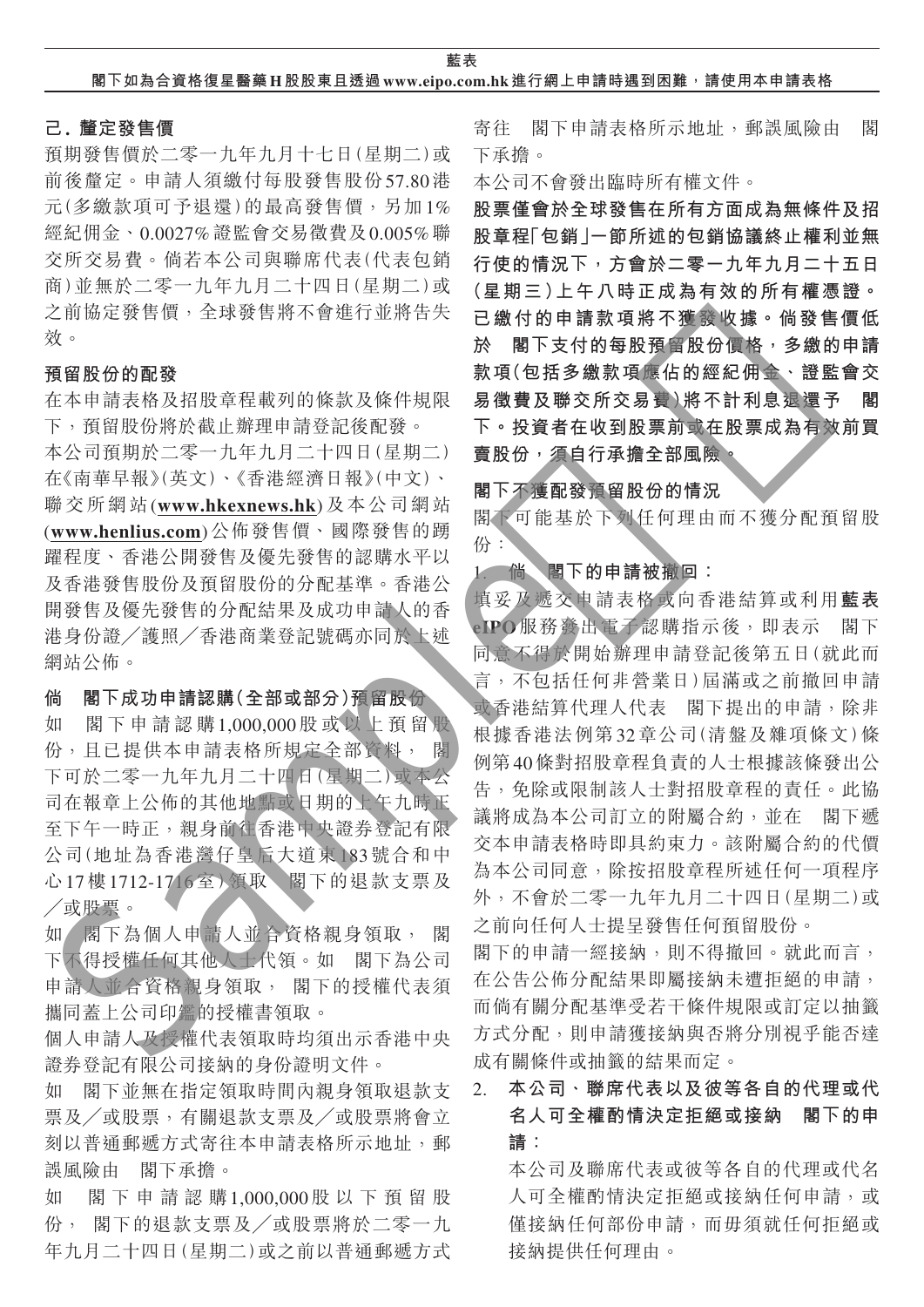**藍表 閣下如為合資格復星醫藥 H股股東且透過www.eipo.com.hk 進行網上申請時遇到困難,請使用本申請表格**

3. **倘預留股份配發作廢:**

倘上市委員會在下列期間未批准股份上市, 則配發予 閣下的預留股份將告作廢:

- 由截止辦理申請登記日期起計三星期 內;或
- ‧ (倘聯交所上市委員會在截止辦理申請登 記日期後三星期內通知本公司延長有關 期間)由截止辦理申請登記日期起計最多 六星期內。
- 4. **在下列情況下, 閣下將不獲任何配發:**
	- ‧ 本申請表格並無按照本申請表格所載指 示填妥;
	- ‧ 本申請表格並無妥為簽署(僅接受親筆簽 名)(倘為聯名申請,則未經全部申請人 簽署);
	- ‧ 就法人團體申請人而言,本申請表格未 經獲授權的高級職員妥為簽署(僅接受親 筆簽名)或未加蓋公司印鑑;
	- ‧ 支票╱銀行本票╱本申請表格有缺陷;
	- 本申請表格並無就各份保證配額的申請 及預留股份的超額申請附有支票╱銀行 本票或附有超過一張支票╱銀行本票;
	- ‧ 支票╱銀行本票並無預印賬戶名稱或賬 戶名稱未經開具銀行證明;
	- 支票/銀行本票並非自香港的港元銀行 賬戶開出;
	- ‧ 支票╱銀行本票的抬頭人並非「**中國銀行 (香港)代理人有限公司-復宏漢霖生物 技術優先發售**」;
	- 支票並無劃線註明「只准存入抬頭人賬 戶」;
	- 支票為期票;
	- ‧ 申請人未正確付款或申請人以支票或銀 行本票付款但支票或銀行本票於首次過 戶時不獲立現;
	- 申請人名稱/聯名申請的排名首位申請 人名稱並非預印名稱或並非由銀行授權 人士在支票或銀行本票背書的名稱相 同;
	- ‧ 本申請表格所提供申請資料的更改未獲 申請人簽署授權;
	- ‧ 本公司相信如接納申請,會違反收取本 申請表格或申請人地址所在司法權區的 適用證券或其他法例、規則或規例;或
- 本公司及聯席代表及其各自的代理或代 名人行使酌情權,決定拒絕或接納任何 申請,或僅接納部分申請。拒絕或接納 申請毋須給予任何理由。
- 5. 倘 閣下使用 **藍 色** 申請表格申請保證配 額, 閣下可申請相等於或少於乙欄所列數目 的保證配額的預留股份。倘 閣下擬申請少 於 閣下保證配額的預留股份, 閣下**必須**申 請**藍色**申請表格一覽表所列數目之一,並相 應付款(香港結算代理人除外)。

閣下須就保證配額填妥並簽署**藍色**申請表 格,並提交一張支票(或銀行本票),金額須 為乙欄所印列的確切金額或**藍色**申請表格一 覽表所載的相應應付金額。倘 閣下擬申請 並非**藍色**申請表格申請保證配額表中載列的 其中一個保證配額數目, 閣下**必須**使用**藍表 eIPO**申請。倘 閣下擬申請保證配額以外的 超額預留股份,則須填妥並簽署申請超額預 留股份之**藍色**申請表格,並單獨匯款足額支 付所申請超額預留股份的應付股款,或透過 **www.eipo.com.hk**使用**藍表eIPO**服務遞交申 請。 Sample樣版

- 6. 倘 閣下使用**藍色**申請表格申請超額預留股 份, 閣下**必須**申請**藍色**申請表格一覽表所 列超額預留股份數目之一,並相應付款(香 港結算代理人除外)。 閣下須就超額預留 股份填妥並簽署**藍色**申請表格,並提交一張 獨立開出的支票(或銀行本票)支付確切金 額。倘 閣下擬申請並非**藍色**申請表格申請 超額預留股份表中載列的其中一個保證配額 數目, 閣下**必須**使用**藍表eIPO**申請。
- 7. 倘 閣下擬同時申請保證配額的預留股份及 超額預留股份, 閣下必須同時提交保證配 額的**藍色**申請表格及超額預留股份的**藍色**申 請表格。每份**藍色**申請表格必須附上一張獨 立開出的支票(或銀行本票)支付確切金額。

## **退回款項**

若 閣下未獲分配任何預留股份或申請僅部分獲 接納,本公司將不計利息退回 閣下的申請股款 (包括相關的1%經紀佣金、0.0027%證監會交易 徵費及0.005%聯交所交易費)或其中適當部分。 如發售價低於最高發售價,本公司將不計利息 退回多收申請股款(包括相關的1%經紀佣金、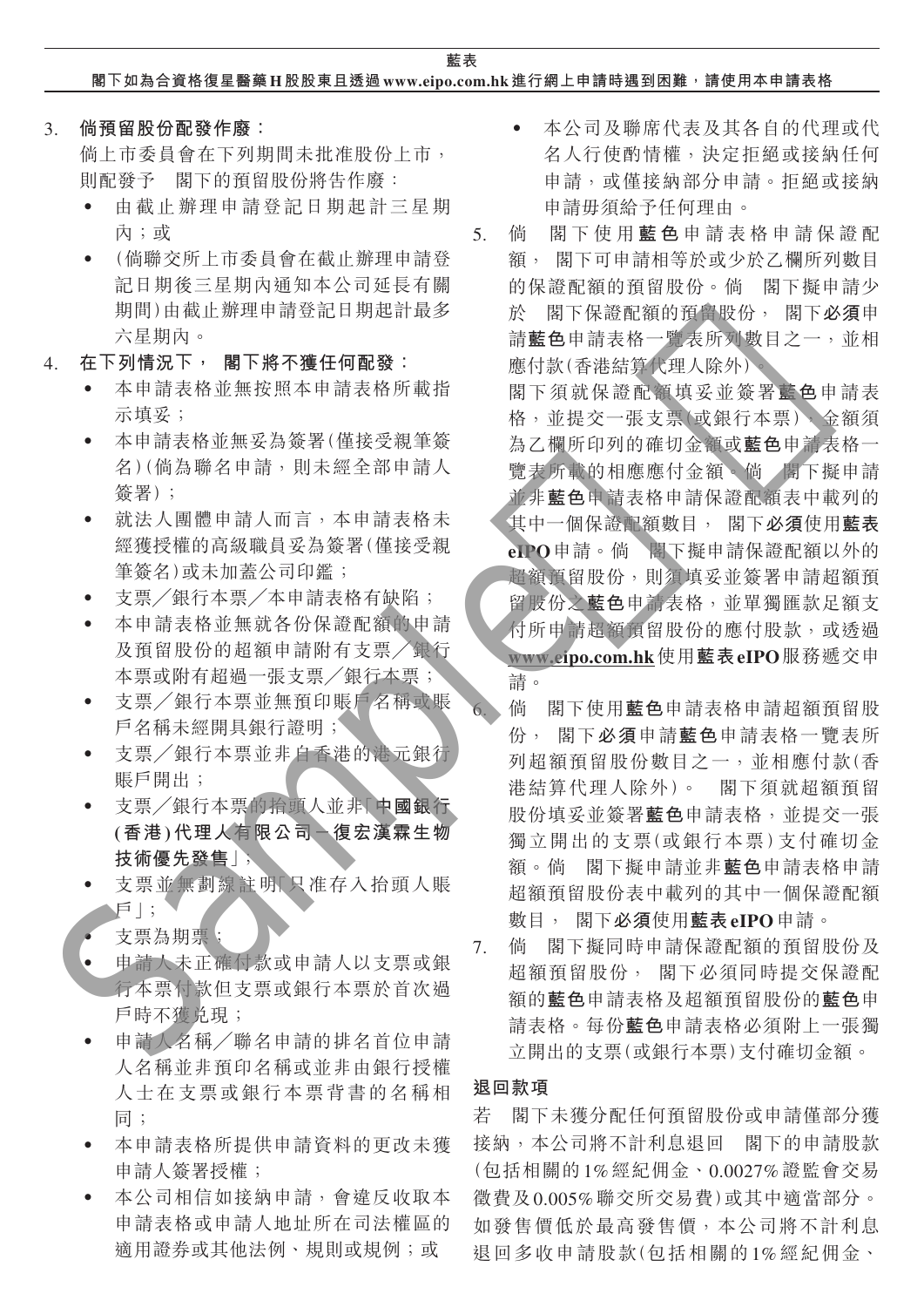## **閣下如為合資格復星醫藥 H股股東且透過www.eipo.com.hk 進行網上申請時遇到困難,請使用本申請表格**

0.0027%證監會交易徵費及0.005%聯交所交易 費)。有關退款程序載於招股章程「如何申請香港 發售股份及預留股份|一節「H. 發送 / 領取股票 / 電子退款指示╱退款支票」。

# **閣下提供給香港中央證券登記有限公司的資訊的 有關影響**

香港中央證券登記有限公司和其有關連的法人團 體、董事、高級人員、僱員及代理人(「**代表**」)在 法律所容許的最大限度內明確卸棄及免除在任何 方面與申請人或代表申請人在此文件提供的或與 此文件或在此文件下提供的任何服務相關的任何 資料,或任何申請人或代表申請人提供與此文件 或在此文件下提供的任何服務相關的任何其它書 面或口頭通訊,有關或相關由申請人或任何其他 人士或實體所遭受或招致不論如何造成的任何損 失或損害的任何法律責任。此包括,但不限於, 該等資料中不論如何造成的任何錯誤或遺漏,或 代表或任何其他人士或實體對該等資料或任何該 等資料的文件記錄、影像、記錄或複製品作出的 任何依據,或其準確性、完整性、合時性或可靠 性。 Sample樣版

## **個人資料**

## **個人資料收集聲明**

香港法例第486章《個人資料(私隱)條例》(「條 例」)的主要條款已於一九九六年十二月二十日在 香港生效。此項個人資料收集聲明是向香港發售 股份申請人和持有人說明有關本公司及其H股證 券登記處在個人資料和條例方面的政策和慣例。

## 1. **收集 閣下個人資料的原因**

證券申請人或證券登記持有人以自己的名義 申請認購證券或轉讓或受讓證券時或尋求H 股證券登記處的服務時,須不時向本公司及 其H股證券登記處提供其最近的準確個人資 料。未能提供所要求的資料可能導致 閣下 申請證券被拒或延遲,或本公司或其H股證 券登記處無法落實轉讓或提供服務,亦可能 妨礙或延遲登記或轉讓 閣下成功申請認購 的預留股份及╱或發送股票及╱或發送 閣 下應得的退款支票。

如提供的個人資料有任何錯誤,證券持有人 須立即通知本公司和H股證券登記處。

2. **目的**

證券申請人及持有人的個人資料可以作以下 目的使用、持有及╱或保存(以任何方式):

- 處理 閣下的申請及退款支票(如適用) 及核實是否符合本申請表格及招股章程 載列的條款和申請程序,以及公佈預留 股份的分配結果;
- 導守香港及其他地區的一切滴用法律及 法規;
- 登記新發行證券或以證券持有人的名義 (包括以香港結算代理人名義(如適用)) 轉讓或受讓證券;
- ‧ 存置或更新本公司證券持有人的名冊;
- 核實或協助核實簽名、任何其他核證或 交換信息;
- ‧ 確立本公司證券持有人的受益權利,如 股息、供股和紅股等;
- ‧ 分發本公司及其附屬公司的通訊;
- 編製統計信息和證券持有人資料;
- 根據香港或其他地區的法律、規則或規 例進行披露(無論法定或其他規定);
- 披露有關信息以便就權益提出申索;及
- 與上述有關的任何其他附帶或相關目的 及╱或使本公司及H股證券登記處能履 行對證券持有人及╱或監管機構承擔的 責任及╱或證券持有人不時同意的任何 其他目的。

## 3. **轉交個人資料**

本公司及H股證券登記處持有關於證券申請 人及持有人的個人資料將會保密,但本公司 及H股證券登記處可以在達到上述目的或當 中任何目的的必要的情況下,作出彼等認為 必要的查詢以確認個人資料的準確性,尤其 彼等可向或從下列任何及全部人士和實體或 與下列任何及全部人士和實體互相披露、取 得或轉移(無論在香港境內或境外)證券申請 人及持有人的個人資料:

- ‧ 本公司或彼等各自指定的代理,如財務 顧問和收款銀行;
- ‧ 香港結算及香港結算代理人,彼等將會 就中央結算系統的運作使用個人資料(倘 申請人要求將預留股份記存於中央結算 系統);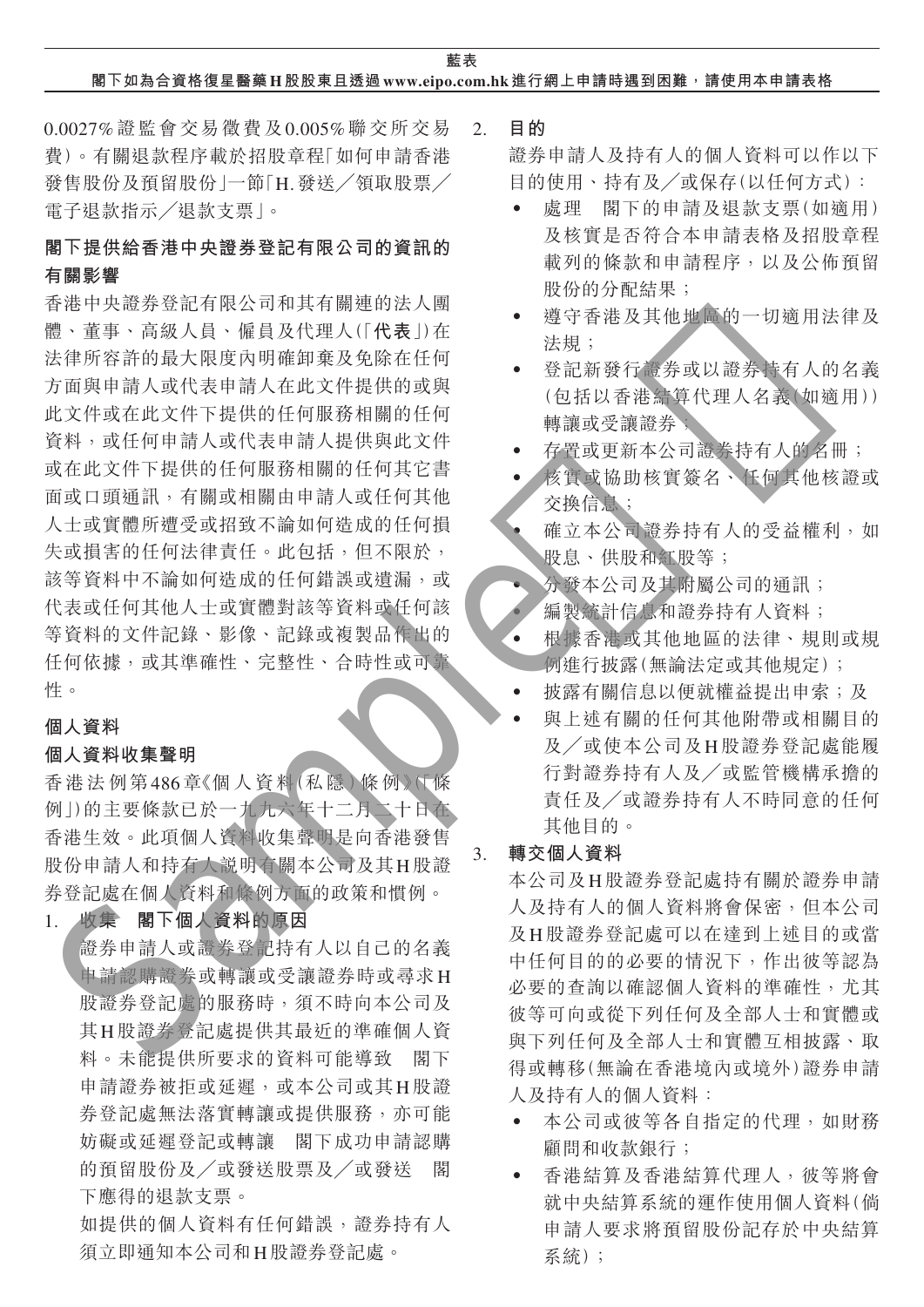**藍表**

## **閣下如為合資格復星醫藥 H股股東且透過www.eipo.com.hk 進行網上申請時遇到困難,請使用本申請表格**

- ‧ 任何向本公司及╱或H股證券登記處提 供與其各自業務營運有關的行政、電 訊、電腦、付款或其他服務的代理、承 包商或第三方服務供應商;
- ‧ 聯交所、證監會及香港或其他地區的任 何其他法定、監管或政府機關;及
- ‧ 證券持有人與其進行或擬進行交易的任 何其他人士或機構,如彼等的銀行、律 師、會計師或股票經紀等。

4. **保留個人資料**

本公司及H股證券登記處將按收集個人資料 所需的用途保留證券申請人及持有人的個人 資料。無需保留的個人資料將會根據條例銷 毀或處理。

5. **查閱和更正個人資料**

條例規定,證券申請人及持有人有權確定 本公司或H股證券登記處是否持有其個人資 料,並有權索取有關該資料的副本並更正任 何不準確資料。根據條例,本公司和H股證 券登記處有權就處理任何查閱資料的要求收 取合理的費用。所有查閱資料或更正資料的 要求或查詢有關政策及慣例以及持有資料種 類的要求,均須按招股章程「公司資料」一節 所披露或不時按適用法例獲知會的註冊地址 送交本公司公司秘書或送交H股證券登記處 私隱監察人員。 4. 保留用重装置将使用重装置,有一种,增加的过程中,最大的水位的水位的水位的水位的水位的水位的水位的水位,最后,以来,是有时间的水位的水位,如果是一种情况,我们的水位的水位,如果是一种情况,我们的水位的水位,而且,我们的水位的水位,而且,我们的水位的水位,而且,我们的进行来要求成本和其他人,因为我们的时候都是一个人,因为我们的人类好的,就是一个人,因为我们的人类好,我们们的人类好,我们们们们们们们们们们们们们们们们们们们们们们们们们

如 閣下簽署本申請表格 即表示 閣下同意 **述各項。**

#### **申請程序**

**除 使 用 藍 色 申 請 表 格 外, 閣下亦可透過 www.eipo.com.hk利用藍表eIPO服務申請預留 股份並使用繳費靈或網上銀行付款方法付款。**

1. **倘 閣 下使用藍色申請表格申請保證配 額**, 閣下可申請相等於或少於申請表格 乙 欄 所 列 數 目 的 保 證 配 額 的 預 留 股 份。 倘 閣下擬申請少於 閣下保證配額的預 留股份, 閣下**必須**申請**藍色**申請表格申請 保證配額表中載列的其中一個保證配額數 目, 閣下應:(i)填寫所申請的預留股份數 目及應付金額(申請表格一覽表所載者); (ii)填寫並簽署申請表格;及(iii)提交一張 支票(或銀行本票),金額須為 閣下在申 請表格填寫的相同金額(香港結算代理人除 外)。倘 閣下擬申請並非**藍色**申請表格申 請保證配額表中載列的其中一個保證配額數 目, 閣下**必須**使用**藍表eIPO**申請。倘 閣 下擬申請保證配額以外的超額預留股份,則 須填妥並簽署申請超額預留股份之**藍色**申請 表格,並單獨匯款足額支付所申請超額預留 股份的應付股款,或透過**www.eipo.com.hk** 使用**藍表eIPO**服務遞交申請。倘 閣下擬 申請相等於 閣下保證配額的預留股份數 目, 閣下應:(i)填妥並簽署申請表格;及 (ii)提交一張支票(或銀行本票),金額須為申 請表格乙欄所印列確切金額。

**倘 閣下使用藍色申請表格申請超額預留 股份**, 閣下應:(i)填寫所申請的超額預留 股份數目及應付金額(申請表格一覽表所載 者);(ii)填妥並簽署申請表格;及(iii)提交 一張獨立開出的支票(或銀行本票),金額須

- 為 閣下在申請表格填寫的相同金額。 閣 下擬申請的超額預留股份數目**必須**為申請表 格申請超額預留股份一覽表所載數目之一 (香港結算代理人除外)。倘 閣下擬申請並 非**藍色**申請表格申請超額預留股份表中載列 的其中一個保證配額數目, 閣下**必須**使用 **藍表eIPO**申請。
- 2. 請填妥並簽署申請表格。**僅接納親筆簽名。**
- 3. 支票或銀行本票須緊釘於表格。 閣下必須 以一張**支票**或一張**銀行本票**支付保證配額的 申請款項及╱或以一張支票或一張銀行本票 支付超額預留股份的申請款項。每份申請均 須附帶一張獨立支票或銀行本票。

**如以支票繳付款項,該支票必須:**

- ‧ 為港元支票;
- ‧ 由香港的港元銀行賬戶開出;
- ‧ 顯示 閣下的賬戶名稱,而該賬戶名必 須預印於支票,或由有關銀行授權人在 該支票背面簽署證明賬戶名。該賬戶名 必須與 閣下於本表格上的姓名相同。 如屬聯名申請,則賬戶名稱必須與排名 首位申請人的名稱相同;
- ‧ 註明抬頭人為**「中國銀行(香港)代理人 有限公司-復宏漢霖生物技術優先發 售**」;
- 劃線註明「只准存入抬頭人賬戶 |;及
- ‧ 不得為期票。